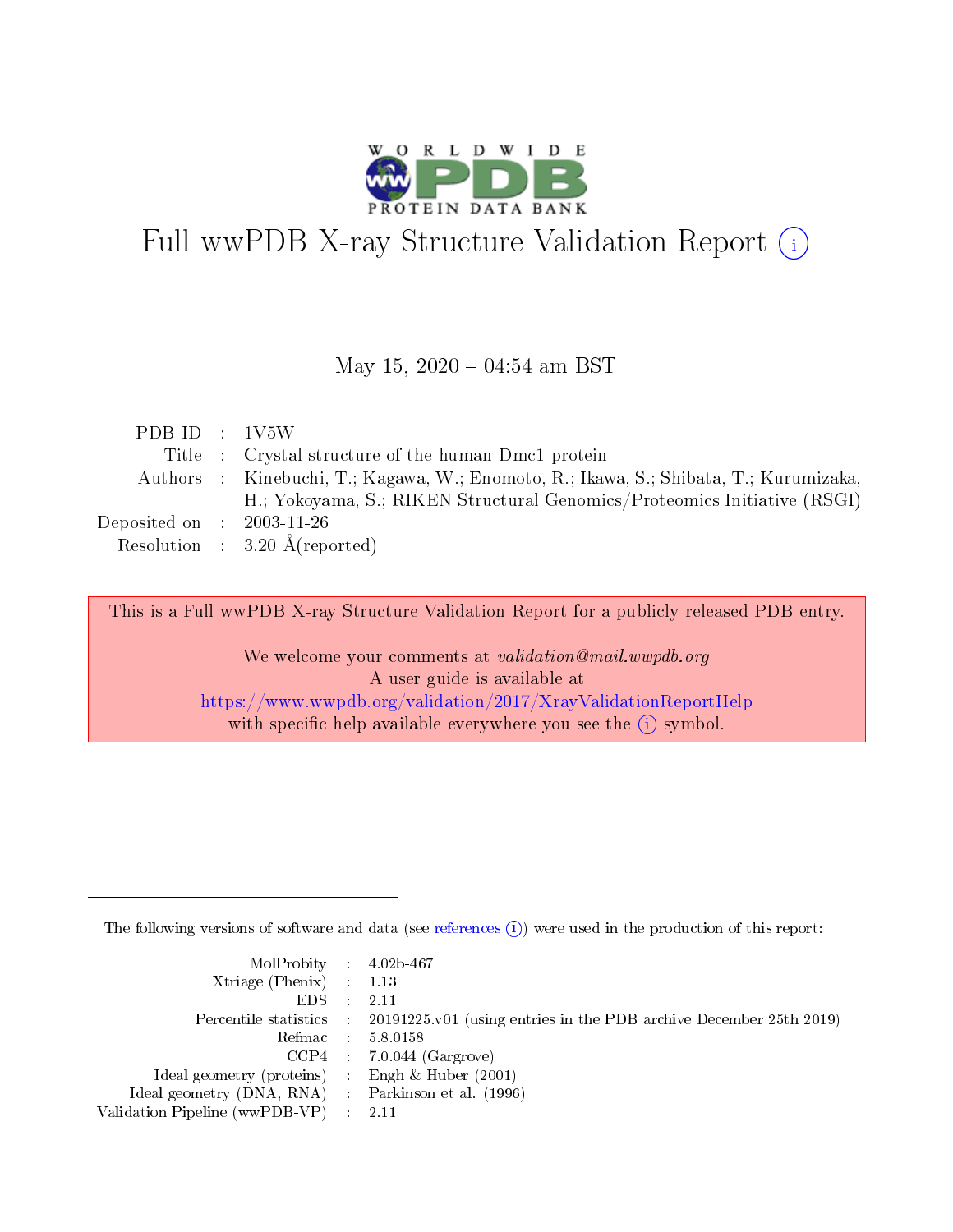# 1 [O](https://www.wwpdb.org/validation/2017/XrayValidationReportHelp#overall_quality)verall quality at a glance  $(i)$

The following experimental techniques were used to determine the structure: X-RAY DIFFRACTION

The reported resolution of this entry is 3.20 Å.

Percentile scores (ranging between 0-100) for global validation metrics of the entry are shown in the following graphic. The table shows the number of entries on which the scores are based.



| Metric                | Whole archive<br>$(\#\text{Entries})$ | Similar resolution<br>$(\#\text{Entries},\,\text{resolution}\,\,\text{range}(\textup{\AA}))$ |
|-----------------------|---------------------------------------|----------------------------------------------------------------------------------------------|
| $R_{free}$            | 130704                                | 1133 $(3.20-3.\overline{20)}$                                                                |
| Clashscore            | 141614                                | $1253(3.20-3.20)$                                                                            |
| Ramachandran outliers | 138981                                | $1234(3.20-3.20)$                                                                            |
| Sidechain outliers    | 138945                                | $1233(3.20-3.20)$                                                                            |
| RSRZ outliers         | 127900                                | $1095(3.20-3.20)$                                                                            |

The table below summarises the geometric issues observed across the polymeric chains and their fit to the electron density. The red, orange, yellow and green segments on the lower bar indicate the fraction of residues that contain outliers for  $>=3, 2, 1$  and 0 types of geometric quality criteria respectively. A grey segment represents the fraction of residues that are not modelled. The numeric value for each fraction is indicated below the corresponding segment, with a dot representing fractions  $\epsilon=5\%$  The upper red bar (where present) indicates the fraction of residues that have poor fit to the electron density. The numeric value is given above the bar.

| Mol | Chain | Length | Quality of chain |     |     |     |  |
|-----|-------|--------|------------------|-----|-----|-----|--|
|     |       | 343    | 2%<br>17%        | 43% | 10% | 30% |  |
|     |       | 343    | 3%<br>18%        | 40% | 11% | 30% |  |

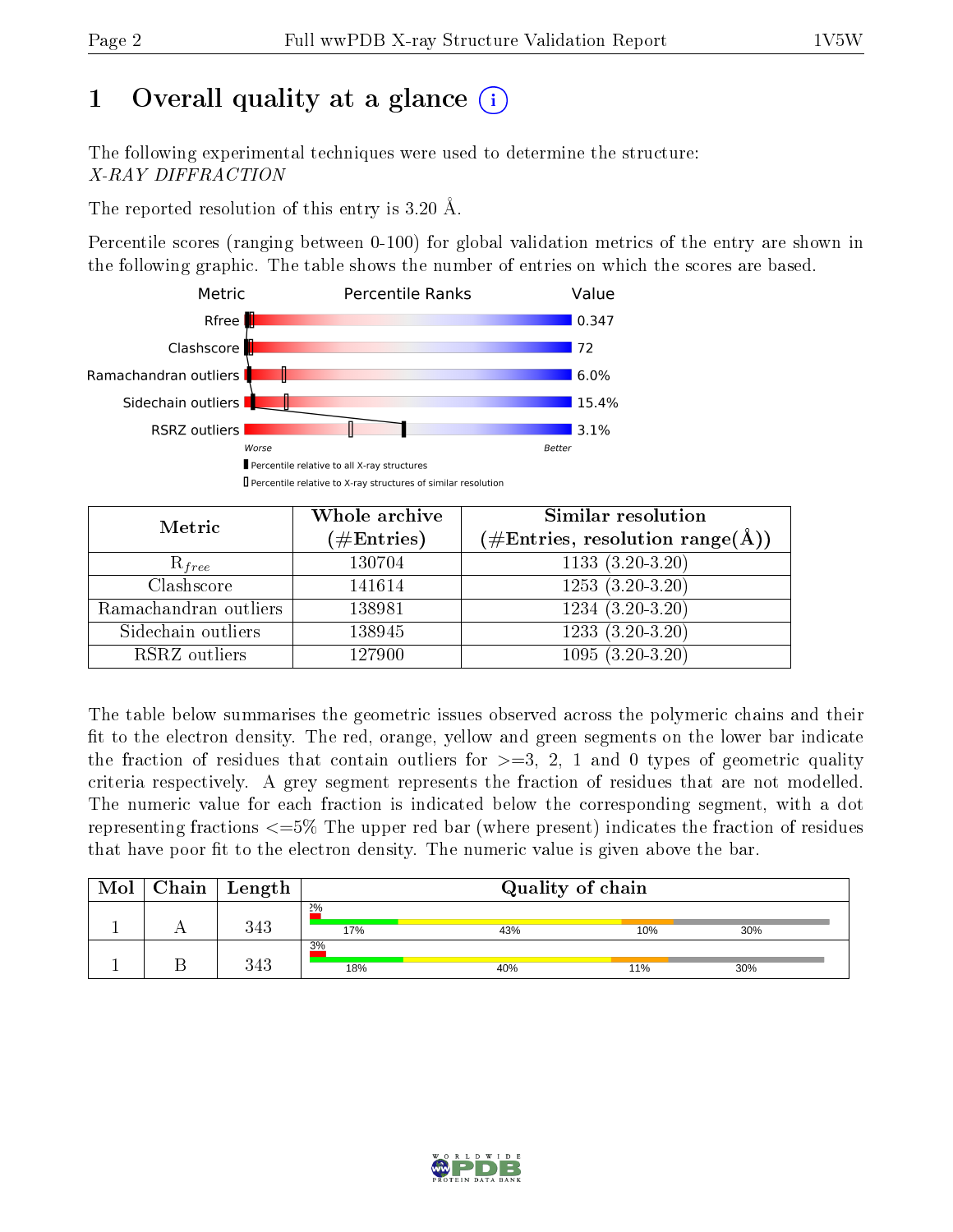# 2 Entry composition (i)

There are 2 unique types of molecules in this entry. The entry contains 3767 atoms, of which 0 are hydrogens and 0 are deuteriums.

In the tables below, the ZeroOcc column contains the number of atoms modelled with zero occupancy, the AltConf column contains the number of residues with at least one atom in alternate conformation and the Trace column contains the number of residues modelled with at most 2 atoms.

• Molecule 1 is a protein called Meiotic recombination protein DMC1/LIM15 homolog.

| Mol |  | Chain   Residues | Atoms            |                     |                             |  | $\text{ZeroOcc} \mid \text{AltConf} \mid \text{Trace}$ |  |  |
|-----|--|------------------|------------------|---------------------|-----------------------------|--|--------------------------------------------------------|--|--|
|     |  | 239              | $\mathrm{Total}$ |                     | $C \quad N \quad O \quad S$ |  |                                                        |  |  |
|     |  |                  |                  | 1875 1186 325 356 8 |                             |  |                                                        |  |  |
|     |  | 239              |                  | Total C N O S       |                             |  |                                                        |  |  |
|     |  |                  |                  | 1875 1186 325 356 8 |                             |  |                                                        |  |  |

There are 6 discrepancies between the modelled and reference sequences:

|              |      | Chain   Residue   Modelled | Actual | Comment                         | Reference |
|--------------|------|----------------------------|--------|---------------------------------|-----------|
|              | $-2$ | GLY                        |        | CLONING ARTIFACT   UNP Q14565   |           |
|              | $-1$ | SER.                       |        | CLONING ARTIFACT   UNP Q14565   |           |
|              |      | HIS.                       |        | CLONING ARTIFACT UNP $Q14565$   |           |
| <sub>B</sub> | $-2$ | <b>GLY</b>                 |        | CLONING ARTIFACT   UNP Q14565   |           |
|              | $-1$ | <b>SER</b>                 |        | CLONING ARTIFACT UNP Q14565     |           |
|              |      | <b>HIS</b>                 |        | CLONING ARTIFACT   UNP $Q14565$ |           |

• Molecule 2 is water.

|  | Mol   Chain   Residues | Atoms   | ZeroOcc   AltConf |
|--|------------------------|---------|-------------------|
|  |                        | Total O |                   |
|  |                        | Total O |                   |

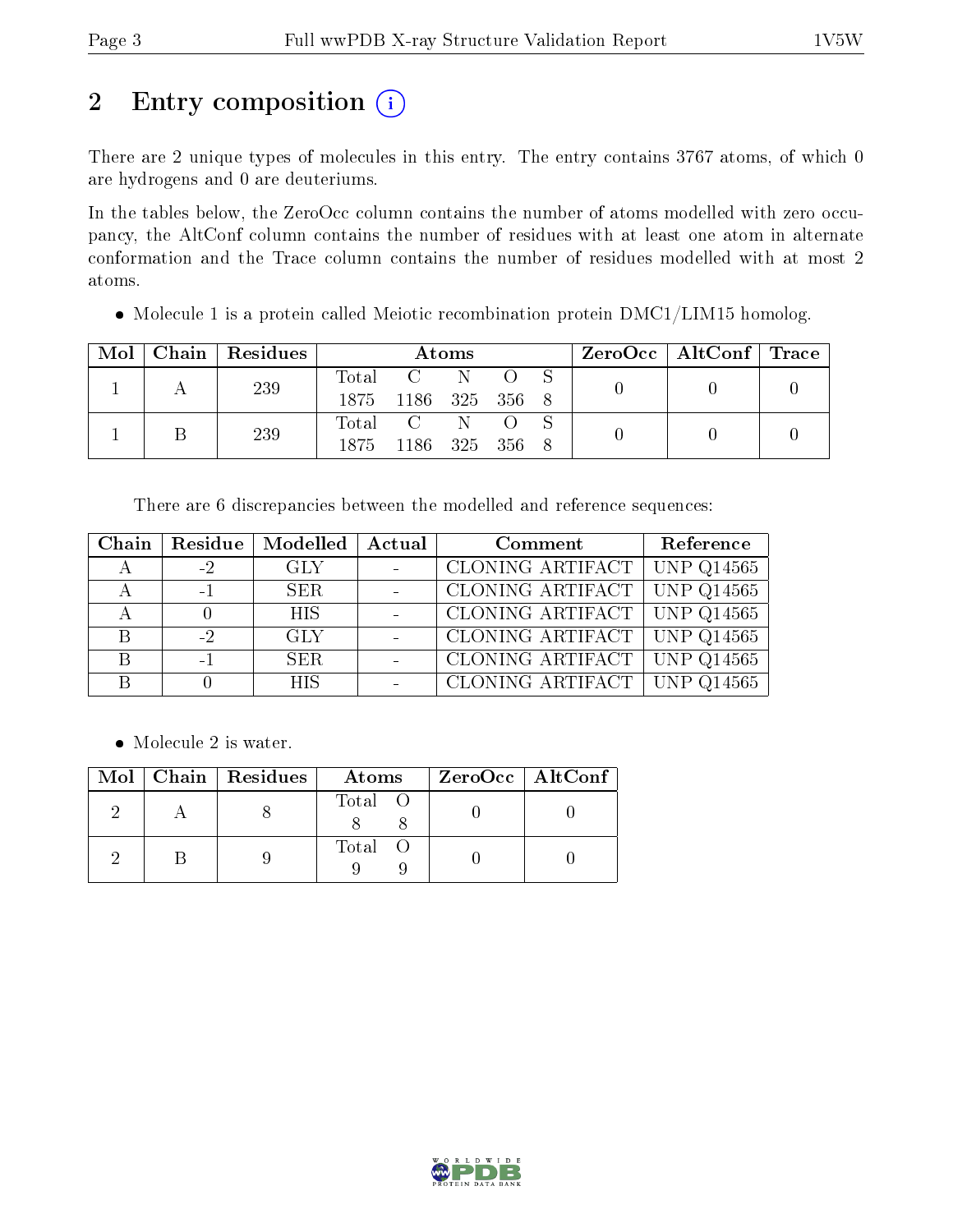# 3 Residue-property plots  $(i)$

These plots are drawn for all protein, RNA and DNA chains in the entry. The first graphic for a chain summarises the proportions of the various outlier classes displayed in the second graphic. The second graphic shows the sequence view annotated by issues in geometry and electron density. Residues are color-coded according to the number of geometric quality criteria for which they contain at least one outlier: green  $= 0$ , yellow  $= 1$ , orange  $= 2$  and red  $= 3$  or more. A red dot above a residue indicates a poor fit to the electron density (RSRZ  $> 2$ ). Stretches of 2 or more consecutive residues without any outlier are shown as a green connector. Residues present in the sample, but not in the model, are shown in grey.



• Molecule 1: Meiotic recombination protein DMC1/LIM15 homolog

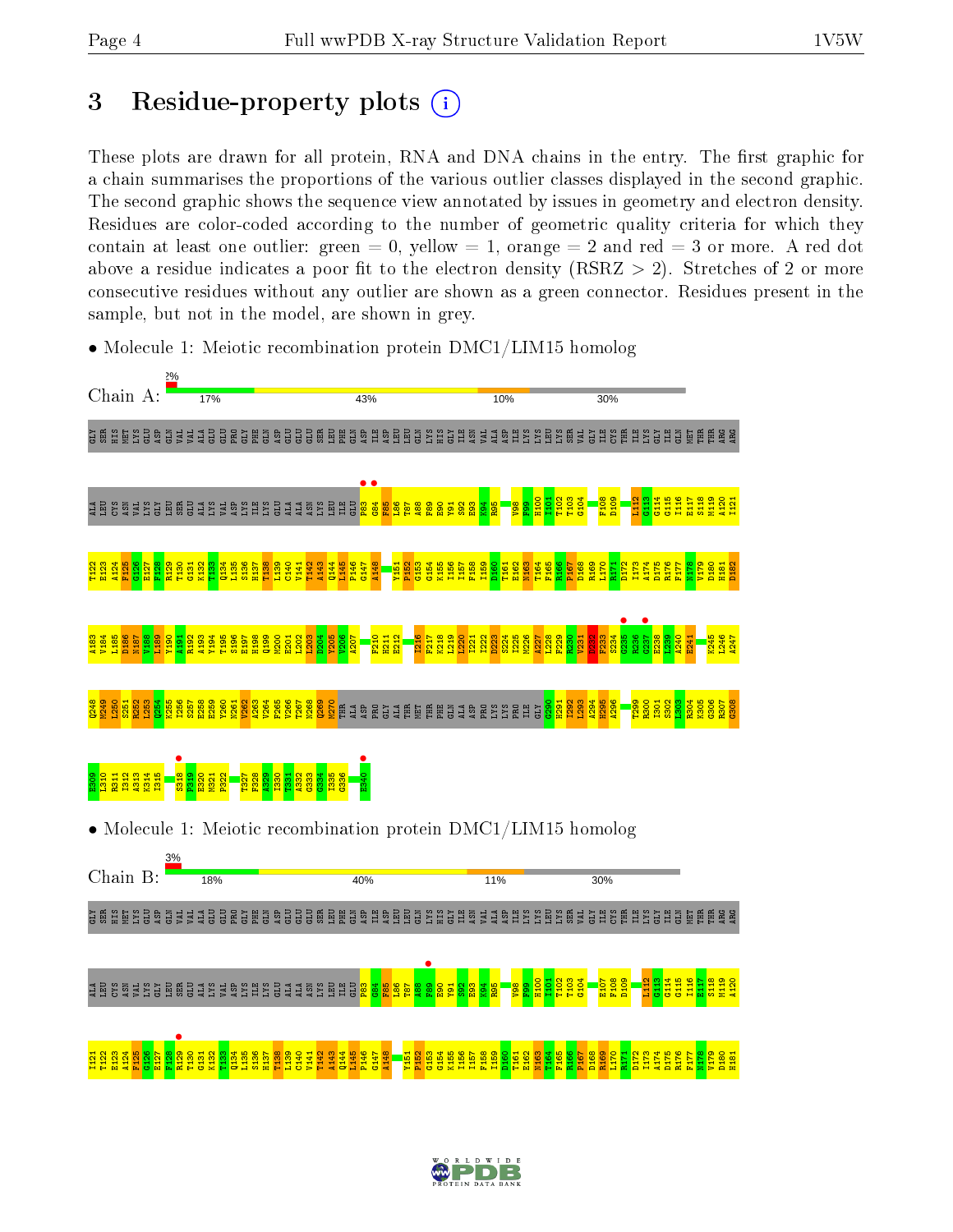# D182 • A183 V184 L185 D186 N187 V188 L189 Y190 A191 R192 A193 Y194 T195 S196 E197 H198 Q199 M200 E201 L202 L203 D204 Y205 V206 A207 A208 K209 F210 H211 E212 I216 F217 K218 L219 L220 I221 I222 D223 S224 I225 M226 A227 L228 F229 R230 V231 D232 F233 S234 • G237 • E238 L239 A240 E241 K245 L246 ភ្នំ ទីតំបន់មូននូ<mark>វី និន្ទី ខ្លួនទីទីន្ទី និទ្ធី និទ</mark>្ធី ម្នៃ ទី ទី ទី ទី មី មី មី មី ទី ទី ដូ ដូ មី ដូ មី <mark>នី ខ្លួន និទ្ធី និទ្ធី និទ្ធី និទ្ធី</mark><br><mark>អំ ងំ ង នី ដី នី នី ដី នី នី នី នី នី នី នី នី នី នី នី</mark> ទី មី មី ទី ទី ទី

G308 E309 L310 R311 I312 A313 K314 I315 S318 M321 E325 • A326 T327 • F328 A329 I330 T331 A332 G333 G334 I335 G336 D337 A338 • K339 E340

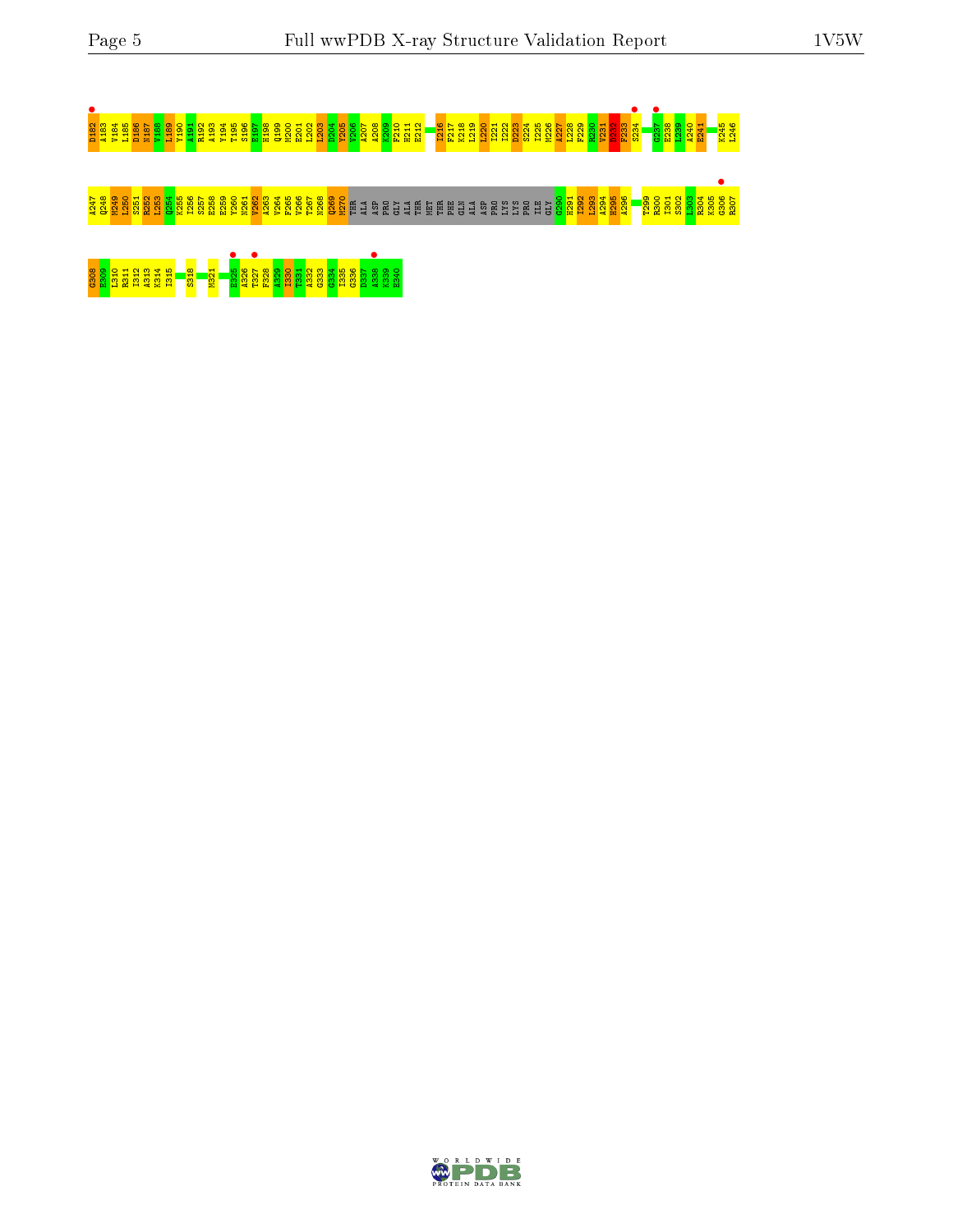# 4 Data and refinement statistics  $(i)$

| Property                                                         | Value                                             | Source                       |
|------------------------------------------------------------------|---------------------------------------------------|------------------------------|
| Space group                                                      | I 4 2 2                                           | Depositor                    |
| Cell constants                                                   | 124.09Å<br>$124.09\text{\AA}$<br>218.83Å          | Depositor                    |
| a, b, c, $\alpha$ , $\beta$ , $\gamma$                           | $90.00^\circ$<br>$90.00^{\circ}$<br>$90.00^\circ$ |                              |
| Resolution $(A)$                                                 | 20.00<br>$-3.20$                                  | Depositor                    |
|                                                                  | 19.98<br>$-3.20$                                  | <b>EDS</b>                   |
| % Data completeness                                              | (Not available) $(20.00-3.20)$                    | Depositor                    |
| (in resolution range)                                            | 97.9 (19.98-3.20)                                 | <b>EDS</b>                   |
| $R_{merge}$                                                      | (Not available)                                   | Depositor                    |
| $\mathrm{R}_{sym}$                                               | (Not available)                                   | Depositor                    |
| $\langle I/\sigma(I) \rangle^{-1}$                               | $3.41$ (at $3.22\text{\AA}$ )                     | $\overline{\text{X}}$ triage |
| Refinement program                                               | <b>CNS</b>                                        | Depositor                    |
|                                                                  | 0.294<br>0.346<br>$\mathbf{A}$                    | Depositor                    |
| $R, R_{free}$                                                    | $0.293$ ,<br>0.347                                | DCC                          |
| $\mathcal{R}_{free}$ test set                                    | 1436 reflections $(10.15\%)$                      | wwPDB-VP                     |
| Wilson B-factor $(A^2)$                                          | 78.8                                              | Xtriage                      |
| Anisotropy                                                       | 0.608                                             | Xtriage                      |
| Bulk solvent $k_{sol}(\text{e}/\text{A}^3), B_{sol}(\text{A}^2)$ | 0.20, 74.0                                        | <b>EDS</b>                   |
| L-test for twinning <sup>2</sup>                                 | $< L >$ = 0.41, $< L2$ > = 0.24                   | Xtriage                      |
| Estimated twinning fraction                                      | No twinning to report.                            | Xtriage                      |
| $F_o, F_c$ correlation                                           | 0.90                                              | <b>EDS</b>                   |
| Total number of atoms                                            | 3767                                              | wwPDB-VP                     |
| Average B, all atoms $(A^2)$                                     | 82.0                                              | wwPDB-VP                     |

Xtriage's analysis on translational NCS is as follows: The largest off-origin peak in the Patterson function is  $4.45\%$  of the height of the origin peak. No significant pseudotranslation is detected.

<sup>&</sup>lt;sup>2</sup>Theoretical values of  $\langle |L| \rangle$ ,  $\langle L^2 \rangle$  for acentric reflections are 0.5, 0.333 respectively for untwinned datasets, and 0.375, 0.2 for perfectly twinned datasets.



<span id="page-5-1"></span><span id="page-5-0"></span><sup>1</sup> Intensities estimated from amplitudes.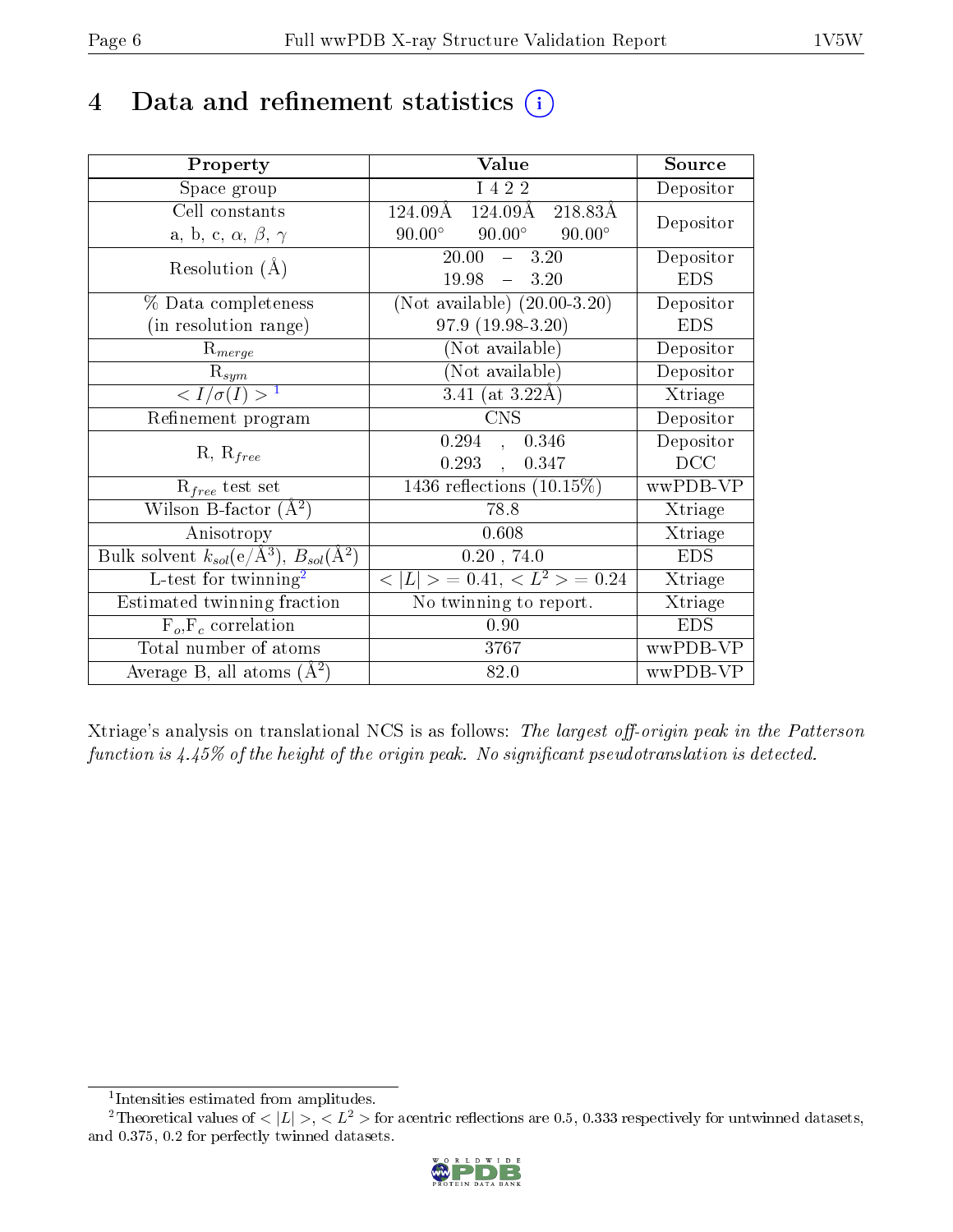# 5 Model quality  $(i)$

## 5.1 Standard geometry  $(i)$

The Z score for a bond length (or angle) is the number of standard deviations the observed value is removed from the expected value. A bond length (or angle) with  $|Z| > 5$  is considered an outlier worth inspection. RMSZ is the root-mean-square of all Z scores of the bond lengths (or angles).

| Mol | Chain |             | Bond lengths | Bond angles |             |
|-----|-------|-------------|--------------|-------------|-------------|
|     |       | <b>RMSZ</b> | $\# Z  > 5$  | RMSZ        | $\ Z\  > 5$ |
|     |       | 0.49        | 0/1908       | 0.69        | 0/2564      |
|     | В     | 0.49        | 0/1908       | 0.68        | 0/2564      |
| AH  | Αll   | 0.49        | 0/3816       | 0.68        | /5128       |

There are no bond length outliers.

There are no bond angle outliers.

There are no chirality outliers.

There are no planarity outliers.

## $5.2$  Too-close contacts  $(i)$

In the following table, the Non-H and H(model) columns list the number of non-hydrogen atoms and hydrogen atoms in the chain respectively. The H(added) column lists the number of hydrogen atoms added and optimized by MolProbity. The Clashes column lists the number of clashes within the asymmetric unit, whereas Symm-Clashes lists symmetry related clashes.

|  |      |      |     | Mol   Chain   Non-H   H(model)   H(added)   Clashes   Symm-Clashes |
|--|------|------|-----|--------------------------------------------------------------------|
|  | 1875 | 1856 | 267 |                                                                    |
|  | 1875 | 1856 | 275 |                                                                    |
|  |      |      |     |                                                                    |
|  |      |      |     |                                                                    |
|  | 3767 | 3712 | 534 |                                                                    |

The all-atom clashscore is defined as the number of clashes found per 1000 atoms (including hydrogen atoms). The all-atom clashscore for this structure is 72.

All (534) close contacts within the same asymmetric unit are listed below, sorted by their clash magnitude.

| Atom-1           | Atom-2             | Interatomic<br>distance $(A)$ | <b>Clash</b><br>overlap (A) |
|------------------|--------------------|-------------------------------|-----------------------------|
| 1 R 990 I FILHR3 | 1: B:264: VAL:HG12 |                               |                             |

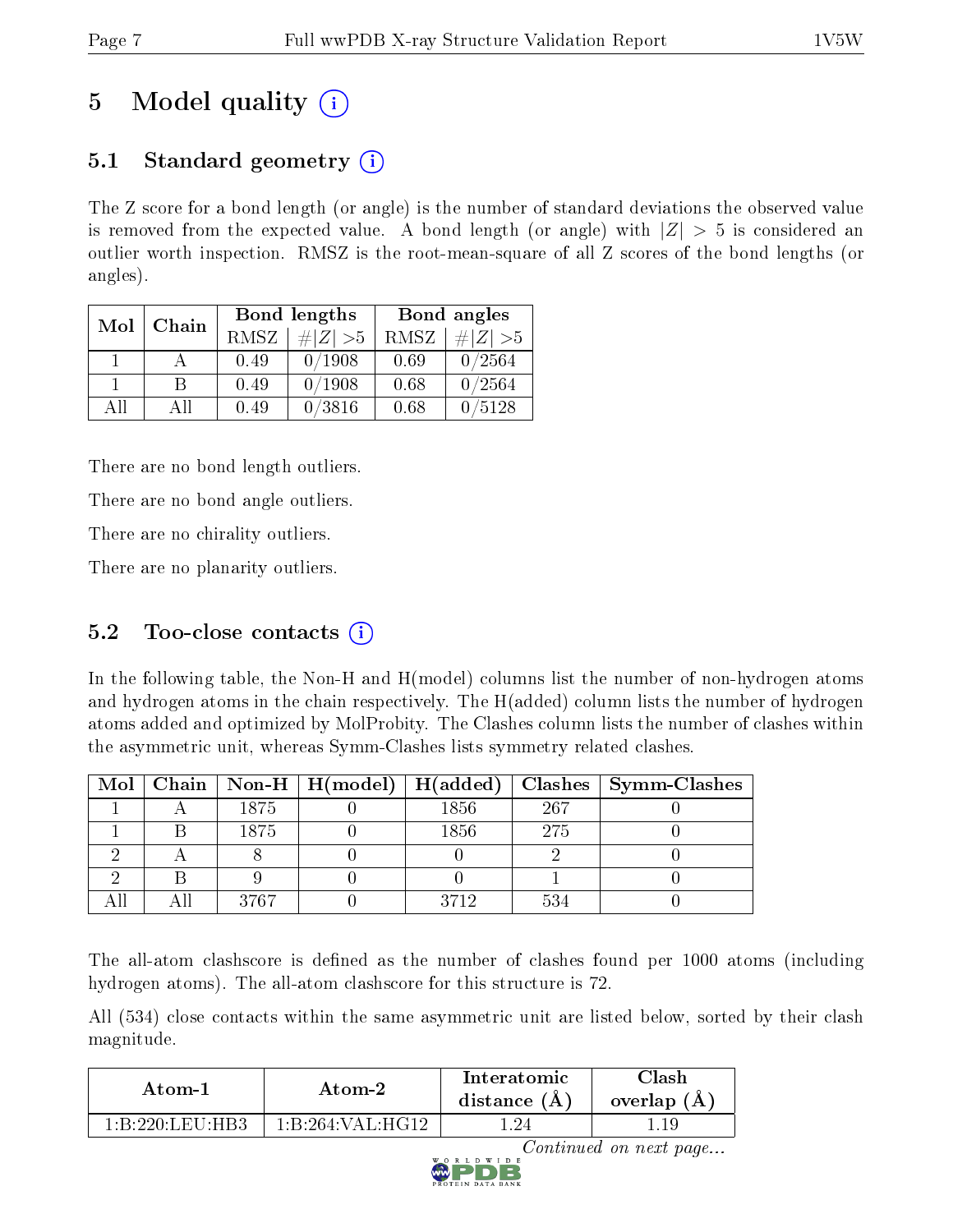| Continuea from previous page          |                              | Interatomic    | Clash             |
|---------------------------------------|------------------------------|----------------|-------------------|
| Atom-1                                | Atom-2                       | distance $(A)$ | overlap $(A)$     |
| 1:A:247:ALA:HB2                       | 1:A:292:ILE:HD11             | 1.18           | 1.16              |
| $1: A:220: \overline{\text{LEU:HB3}}$ | 1:A:264:VAL:HG12             | 1.22           | $1.16\,$          |
| 1:B:247:ALA:HB2                       | 1:B:292:ILE:HD11             | 1.17           | 1.13              |
| 1:A:141:VAL:HG12                      | 1:A:145:LEU:HD21             | 1.25           | 1.13              |
| 1:B:141:VAL:HG12                      | 1:B:145:LEU:HD21             | 1.28           | 1.05              |
| 1:A:216:ILE:HD13                      | 1: A:216: ILE:H              | 1.27           | 1.00              |
| 1:B:216:ILE:H                         | 1:B:216:ILE:HD13             | 1.30           | 0.96              |
| 1:B:247:ALA:HB2                       | 1:B:292:ILE:CD1              | 1.97           | 0.93              |
| 1:B:228:LEU:HD23                      | 1:B:228:LEU:O                | 1.69           | 0.93              |
| 1:A:247:ALA:HB2                       | 1: A:292: ILE: CD1           | 1.97           | 0.93              |
| 1: A:228:LEU:HD23                     | 1: A:228:LEU:O               | 1.70           | 0.92              |
| 1: A: 194: TYR:H                      | $1:A:198:HI\overline{S:HD2}$ | 1.17           | 0.91              |
| 1:B:194:TYR:H                         | 1:B:198:HIS:HD2              | 1.18           | 0.91              |
| 1: A: 121: ILE: HA                    | 1:A:264:VAL:HG23             | 1.50           | 0.90              |
| 1:B:247:ALA:CB                        | 1:B:292:ILE:HD11             | 2.02           | 0.89              |
| 1:B:145:LEU:N                         | 1:B:145:LEU:HD22             | 1.86           | 0.89              |
| 1: A:145: LEU: HD22                   | 1: A:145:LEU:N               | 1.88           | 0.88              |
| 1:B:121:ILE:HA                        | 1:B:264:VAL:HG23             | 1.53           | 0.88              |
| 1:A:247:ALA:CB                        | 1:A:292:ILE:HD11             | 2.02           | $\overline{0.87}$ |
| 1: A: 121: ILE: HG12                  | 1:A:264:VAL:HG21             | 1.56           | 0.86              |
| 1:A:219:LEU:HD23                      | 1:A:220:LEU:N                | 1.91           | 0.85              |
| 1:B:167:PRO:HB3                       | 1:B:185:LEU:HD11             | 1.59           | 0.84              |
| 1:B:219:LEU:HD23                      | 1:B:220:LEU:N                | 1.92           | 0.84              |
| 1:B:121:ILE:HG12                      | 1:B:264:VAL:HG21             | 1.57           | 0.84              |
| 1:A:174:ALA:HB2                       | 1:A:184:VAL:HG21             | 1.61           | 0.83              |
| 1:B:142:THR:HA                        | 1:B:145:LEU:HD23             | 1.58           | 0.83              |
| 1: A: 130: THR: HG22                  | 1:A:132:LYS:H                | 1.44           | 0.82              |
| 1:A:157:ILE:HD13                      | 1: A: 189: LEU: HB3          | 1.62           | 0.82              |
| 1:B:130:THR:HG22                      | 1:B:132:LYS:H                | 1.45           | 0.82              |
| 1:B:174:ALA:HB2                       | 1:B:184:VAL:HG21             | 1.61           | 0.82              |
| 1: A:238: GLU:HG3                     | 1:A:241:GLU:HB2              | 1.62           | 0.81              |
| 1:B:238:GLU:HG3                       | 1:B:241:GLU:HB2              | 1.62           | 0.81              |
| 1: A:262: VAL:HG23                    | 1:A:263:ALA:N                | 1.96           | 0.81              |
| 1:B:262:VAL:HG23                      | 1:B:263:ALA:N                | 1.96           | 0.80              |
| 1:A:157:ILE:HD13                      | 1: A: 189: LEU: CB           | 2.11           | 0.80              |
| 1:A:142:THR:HA                        | 1:A:145:LEU:HD23             | 1.63           | 0.79              |
| 1: A: 167: PRO: HB3                   | 1: A: 185: LEU: HD11         | 1.65           | 0.79              |
| 1:B:142:THR:CA                        | 1:B:145:LEU:HD23             | 2.12           | 0.79              |
| 1:A:145:LEU:HD22                      | 1:A:145:LEU:H                | 1.47           | 0.78              |
| 1:B:157:ILE:HD13                      | 1:B:189:LEU:HB3              | 1.64           | 0.78              |
| 1: A:234: SER: HB2                    | 1: A:238: GLU:CB             | 2.14           | 0.78              |

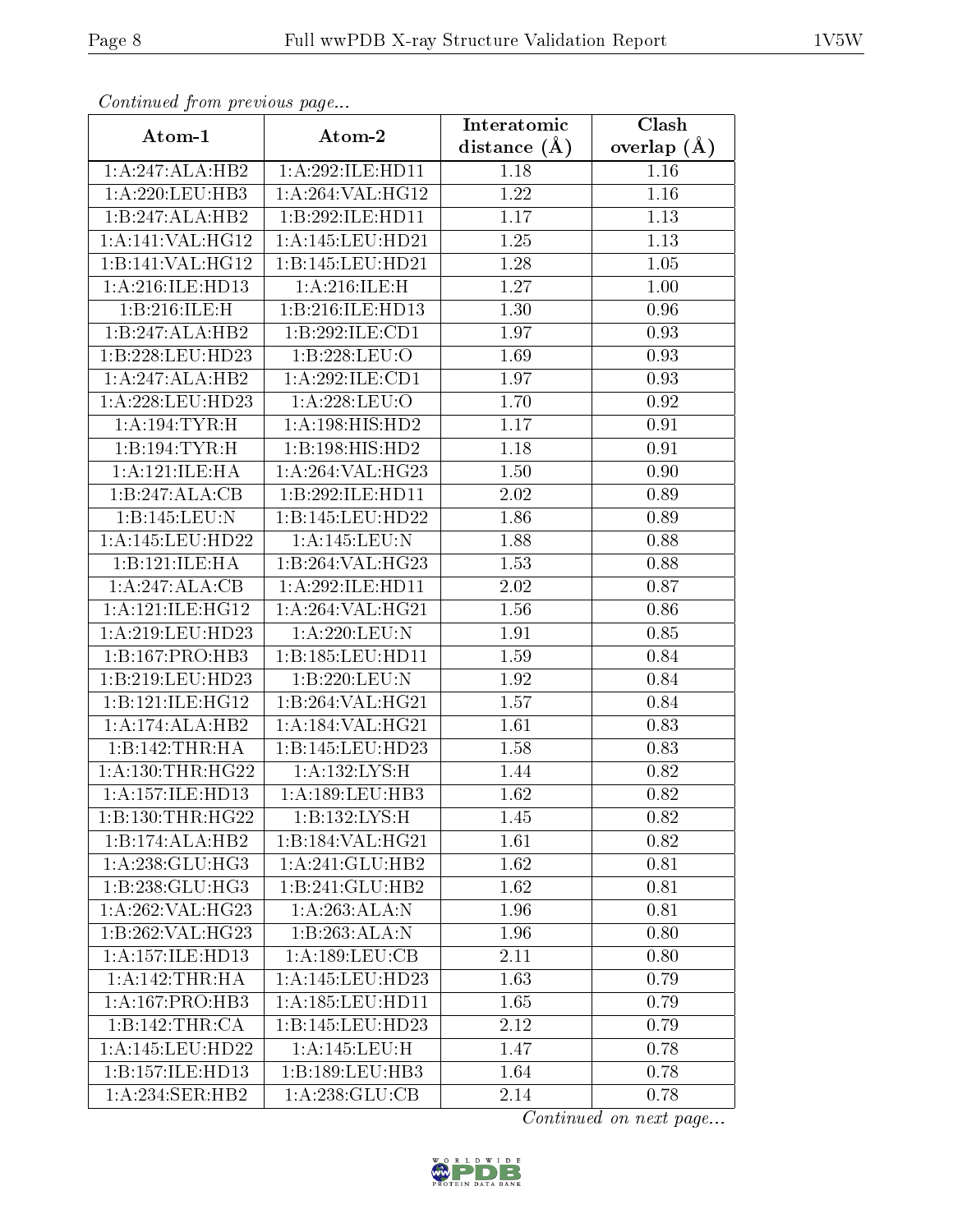| Comunaca jiom previous page  |                             | Interatomic      | Clash         |
|------------------------------|-----------------------------|------------------|---------------|
| Atom-1                       | Atom-2                      | distance $(\AA)$ | overlap $(A)$ |
| 1:B:145:LEU:HD22             | 1:B:145:LEU:H               | 1.46             | 0.78          |
| 1:A:141:VAL:HG22             | 1: A:184: VAL: CG1          | 2.14             | 0.77          |
| 1:B:234:SER:HB2              | 1:B:238:GLU:CB              | 2.14             | 0.77          |
| 1: A:194: TYR:H              | 1: A: 198: HIS: CD2         | 2.03             | 0.77          |
| 1:B:157:ILE:HD13             | 1:B:189:LEU:CB              | 2.15             | 0.77          |
| 1: A:304: ARG: HG3           | 1: A:312: ILE: HB           | 1.66             | 0.76          |
| 1:B:145:LEU:CD2              | 1:B:145:LEU:H               | 1.99             | 0.76          |
| 1:B:119:MET:HG2              | 1:B:258:GLU:HA              | 1.68             | 0.76          |
| 1:B:194:TYR:H                | 1:B:198:HIS:CD2             | 2.03             | 0.76          |
| 1: A:216: ILE:H              | 1: A:216: ILE: CD1          | 1.98             | 0.76          |
| 1:A:252:ARG:CA               | 1:A:252:ARG:HH11            | 1.98             | 0.75          |
| 1:B:304:ARG:HG3              | 1:B:312:ILE:HB              | 1.66             | 0.75          |
| 1:B:252:ARG:CA               | 1:B:252:ARG:HH11            | 2.00             | 0.75          |
| 1: A:234: SER: HB2           | 1:A:238:GLU:HB3             | 1.69             | 0.75          |
| 1:A:145:LEU:H                | 1:A:145:LEU:CD2             | 1.99             | 0.75          |
| 1:A:231:VAL:HG12             | 1:A:232:ASP:N               | 2.02             | 0.74          |
| 1:B:234:SER:HB2              | 1:B:238:GLU:HB3             | 1.70             | 0.73          |
| 1: A:129: ARG: HE            | $1:A:129:ARG:\overline{HA}$ | 1.54             | 0.73          |
| 1: A:142:THR:CA              | 1:A:145:LEU:HD23            | 2.18             | 0.73          |
| 1: A:140: CYS:O              | 1: A:144: GLN:NE2           | 2.22             | 0.73          |
| 1:B:140:C <sub>YS:C</sub>    | 1:B:144:GLN:NE2             | 2.22             | 0.72          |
| 1:B:138:THR:OG1              | 1:B:335:ILE:HD13            | 1.89             | 0.72          |
| 1:A:172:ASP:OD2              | 1:A:332:ALA:HB1             | 1.88             | 0.72          |
| 1: A:119:MET:HG2             | 1: A:258: GLU:HA            | 1.72             | 0.72          |
| 1:B:172:ASP:OD2              | 1:B:332:ALA:HB1             | 1.89             | 0.72          |
| 1:B:161:THR:HA               | 1:B:193:ALA:HB3             | 1.71             | 0.72          |
| 1:B:129:ARG:HA               | 1:B:129:ARG:HE              | 1.54             | 0.72          |
| 1: A:83: PRO:HB3             | 1:B:205:TYR:OH              | 1.90             | 0.72          |
| 1:B:252:ARG:NH1              | 1:B:252:ARG:HB3             | 2.05             | 0.71          |
| $1:B:124:AL\overline{A:HB3}$ | 1:B:267:THR:HA              | 1.72             | 0.71          |
| 1:B:121:ILE:HD13             | 1:B:253:LEU:HD13            | 1.71             | 0.71          |
| 1:A:130:THR:HB               | 1:A:132:LYS:HE2             | 1.72             | 0.71          |
| 1: A: 138: THR: OG1          | 1:A:335:ILE:HD13            | 1.90             | 0.71          |
| 1: A:161:THR:HA              | 1:A:193:ALA:HB3             | 1.72             | 0.71          |
| 1:A:157:ILE:HB               | 1: A:220:LEU:HD23           | 1.70             | 0.71          |
| 1:B:132:LYS:NZ               | 1:B:269:GLN:HG3             | 2.06             | 0.71          |
| 1:B:216:ILE:CD1              | 1:B:216:ILE:H               | 2.02             | 0.70          |
| 1:B:141:VAL:HG22             | 1:B:184:VAL:CG1             | 2.21             | 0.70          |
| 1:A:132:LYS:NZ               | 1: A:269: GLN: HG3          | 2.06             | 0.70          |
| 1:B:145:LEU:CD2              | 1:B:145:LEU:N               | 2.54             | 0.70          |
| 1:A:203:LEU:HD21             | 1:A:222:ILE:HD11            | 1.73             | 0.69          |

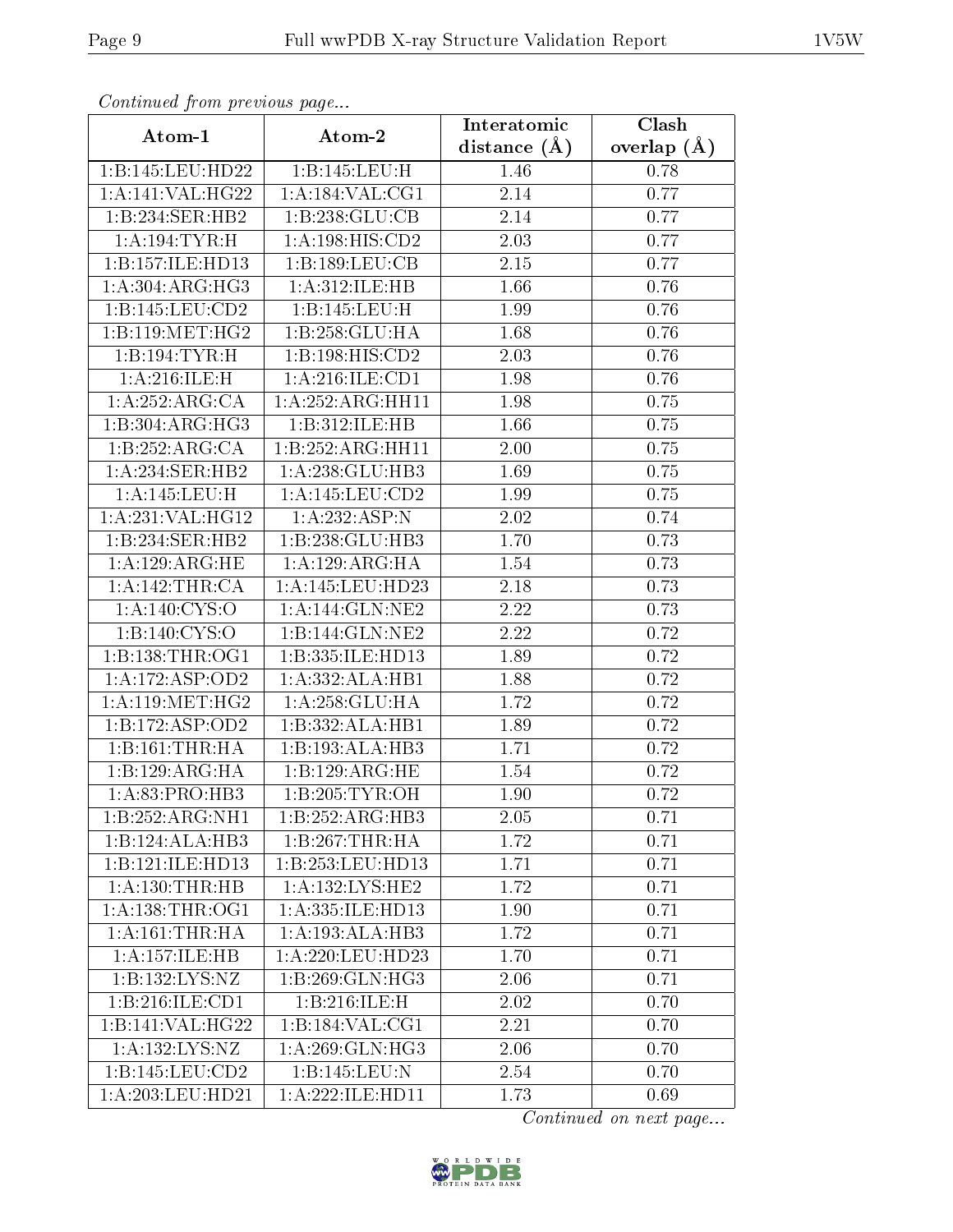| Comunaca jiom previous page |                            | Interatomic    | Clash         |
|-----------------------------|----------------------------|----------------|---------------|
| Atom-1                      | Atom-2                     | distance $(A)$ | overlap $(A)$ |
| 1:B:130:THR:HB              | 1:B:132:LYS:HE2            | 1.72           | 0.69          |
| 1:B:157:ILE:HB              | 1:B:220:LEU:HD23           | 1.73           | 0.69          |
| 1:A:124:ALA:HB3             | 1: A:267:THR:HA            | 1.75           | 0.69          |
| 1:B:121:ILE:HG12            | 1:B:264:VAL:CG2            | 2.23           | 0.69          |
| 1:B:231:VAL:HG12            | 1:B:232:ASP:N              | 2.07           | 0.68          |
| 1:B:252:ARG:O               | 1:B:256:ILE:HG13           | 1.94           | 0.68          |
| 1:B:120:ALA:N               | 1:B:257:SER:OG             | 2.27           | 0.68          |
| 1: A:121: ILE: HG12         | 1: A:264:VAL: CG2          | 2.24           | 0.67          |
| 1:A:252:ARG:O               | 1: A:256: ILE: HG13        | 1.94           | 0.67          |
| 1:A:112:LEU:HB3             | 1:A:115:GLY:O              | 1.94           | 0.67          |
| 1:A:252:ARG:HB3             | 1:A:252:ARG:NH1            | 2.09           | 0.67          |
| 1:B:203:LEU:HD21            | 1:B:222:ILE:HD11           | 1.76           | 0.67          |
| 1:A:120:ALA:N               | 1:A:257:SER:OG             | 2.27           | 0.67          |
| 1: A:158:PHE:HA             | 1:A:221:ILE:HG23           | 1.77           | 0.67          |
| 1:B:112:LEU:HB3             | 1:B:115:GLY:O              | 1.94           | 0.67          |
| 1:A:233:PHE:O               | 1:A:233:PHE:HD2            | 1.77           | 0.67          |
| 1:A:137:HIS:O               | 1: A:140: CYS:HB2          | 1.95           | 0.67          |
| 1:A:141:VAL:HG22            | 1:A:184:VAL:HG11           | 1.77           | 0.67          |
| 1:A:221:ILE:HD13            | 1: A:265:PHE:HD2           | 1.60           | 0.67          |
| 1: A: 135: LEU: HD22        | 1: A:265:PHE:CE2           | 2.30           | 0.66          |
| 1: A: 132: LYS: HD2         | 1: A:267:THR:HB            | 1.76           | 0.66          |
| 1:A:121:ILE:HD13            | 1:A:253:LEU:HD13           | 1.75           | 0.66          |
| 1: A:252: ARG: HA           | 1: A:252:ARG:HH11          | 1.60           | 0.66          |
| 1:A:176:ARG:HH21            | 1:A:177:PHE:HZ             | 1.42           | 0.66          |
| 1:B:158:PHE:HA              | 1:B:221:ILE:HG23           | 1.77           | 0.66          |
| 1:A:221:ILE:HD13            | 1:A:265:PHE:HB3            | 1.78           | 0.66          |
| 1: A: 104: GLY: O           | 1:A:336:GLY:HA2            | 1.96           | 0.65          |
| 1:A:221:ILE:HD13            | $1: A:265:$ PHE:CD2        | 2.31           | 0.65          |
| 1:B:141:VAL:O               | $1:B:144:GLN:\overline{N}$ | 2.30           | 0.65          |
| 1:B:132:LYS:HD2             | 1:B:267:THR:HB             | 1.78           | 0.65          |
| 1:B:196:SER:HB3             | 1:B:229:PHE:CE2            | 2.31           | 0.65          |
| 1:B:249:MET:O               | 1:B:252:ARG:N              | 2.29           | 0.65          |
| 1:B:221:ILE:HD13            | 1:B:265:PHE:HD2            | 1.60           | 0.65          |
| 1:B:176:ARG:HH21            | 1:B:177:PHE:HZ             | 1.43           | 0.65          |
| 1:A:249:MET:O               | 1:A:252:ARG:N              | 2.29           | 0.65          |
| 1:B:137:HIS:O               | 1:B:140:CYS:HB2            | 1.97           | 0.65          |
| 1:A:132:LYS:HZ2             | 1: A:269: GLN: HG3         | 1.61           | 0.64          |
| 1:B:233:PHE:HD2             | 1:B:233:PHE:O              | 1.80           | 0.64          |
| 1:B:221:ILE:HD13            | 1:B:265:PHE:HB3            | 1.79           | 0.64          |
| 1:B:141:VAL:HG22            | 1:B:184:VAL:HG11           | 1.79           | 0.64          |
| 1:B:305:LYS:HE3             | 1:B:311:ARG:HG3            | 1.80           | 0.64          |

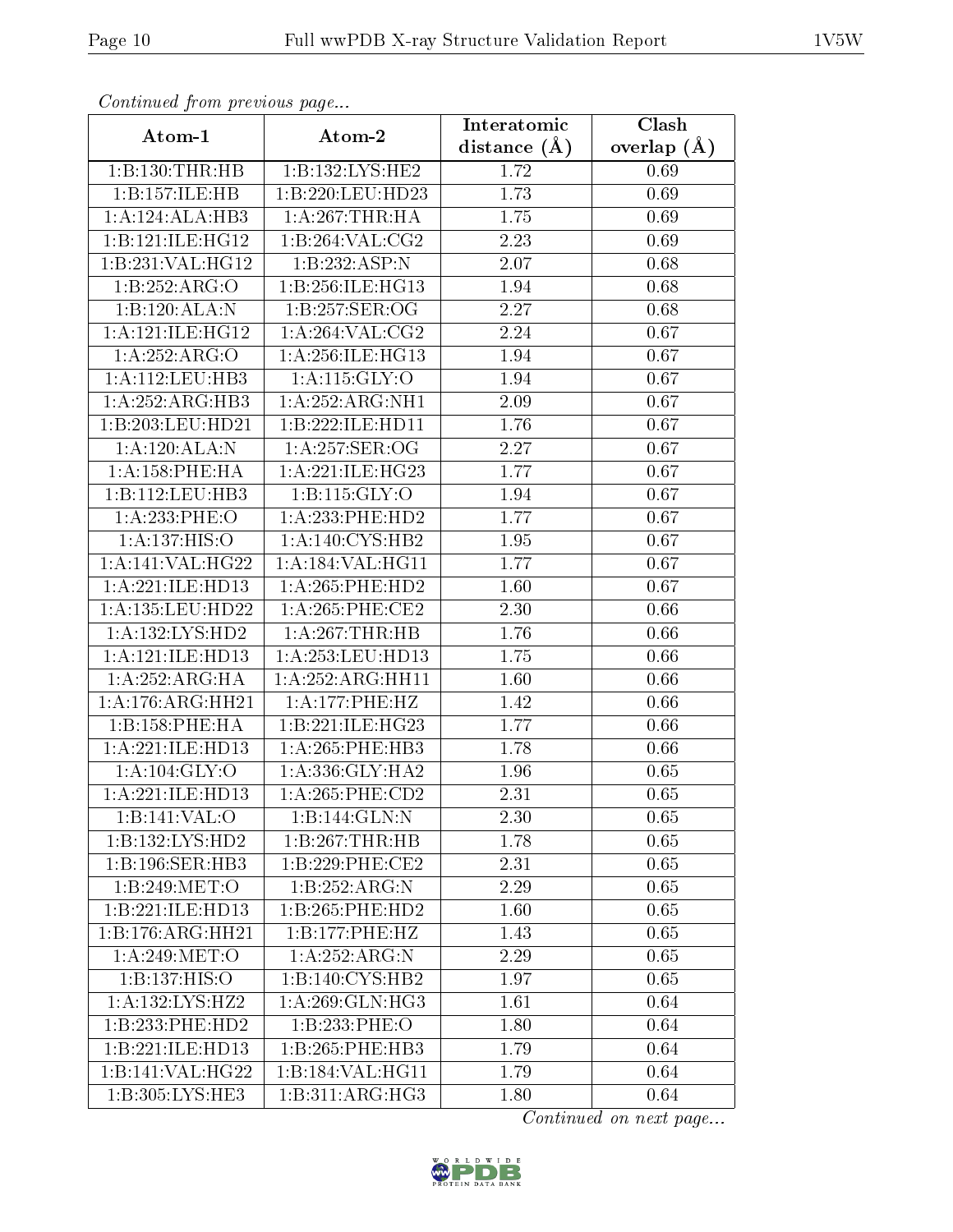| Continuea from previous page |                     | Interatomic       | Clash           |
|------------------------------|---------------------|-------------------|-----------------|
| Atom-1                       | Atom-2              | distance $(\AA)$  | overlap $(\AA)$ |
| 1:A:305:LYS:HE3              | 1: A:311:ARG:HG3    | 1.80              | 0.64            |
| 1:A:141:VAL:O                | 1:A:144:GLN:N       | 2.31              | 0.64            |
| 1:B:154:GLY:HA3              | 1:B:218:LYS:HG2     | 1.79              | 0.63            |
| 1:B:221:ILE:HD13             | 1:B:265:PHE:CD2     | $\overline{2}.32$ | 0.63            |
| 1:A:224:SER:HB2              | 1:A:268:ASN:ND2     | 2.14              | 0.63            |
| 1: B: 104: GLY:O             | 1:B:336:GLY:HA2     | 1.97              | 0.62            |
| 1:B:291:HIS:CD2              | 1:B:292:ILE:HG22    | 2.34              | 0.62            |
| 1:A:225:ILE:HG23             | 1: A:226:MET:H      | 1.64              | 0.62            |
| 1:A:216:ILE:HD13             | 1: A:216: ILE:N     | 2.07              | 0.62            |
| 1:B:226:MET:HB2              | 1:B:268:ASN:ND2     | 2.14              | 0.62            |
| 1: A:196: SER: HB3           | $1: A:229:$ PHE:CE2 | 2.35              | 0.62            |
| 1:A:291:HIS:CD2              | 1:A:292:ILE:HG22    | 2.34              | 0.62            |
| 1:B:177:PHE:O                | 1:B:179:VAL:H G23   | 1.99              | 0.62            |
| 1: A:220: LEU: CB            | 1:A:264:VAL:HG12    | 2.15              | 0.62            |
| 1:B:216:ILE:HD13             | 1:B:216:ILE:N       | 2.10              | 0.62            |
| 1: A: 103: THR: HG23         | 1: A:109: ASP:OD1   | 2.00              | 0.61            |
| 1:B:135:LEU:HD22             | 1:B:265:PHE:CE2     | 2.35              | 0.61            |
| 1:B:252:ARG:HH11             | 1:B:252:ARG:HA      | 1.64              | 0.61            |
| 1:A:92:SER:HB2               | 1:B:167:PRO:HB2     | 1.83              | 0.61            |
| 1: A:226: MET:HB2            | 1:A:268:ASN:ND2     | 2.15              | 0.61            |
| 1:A:174:ALA:CB               | 1:A:184:VAL:HG21    | 2.30              | 0.60            |
| 1:A:225:ILE:HD11             | 1: A:249:MET:SD     | 2.40              | 0.60            |
| 1:B:129:ARG:HA               | 1:B:129:ARG:NE      | 2.17              | 0.60            |
| 1:B:165:PHE:CD1              | 1:B:190:TYR:CD1     | 2.89              | 0.60            |
| 1:B:225:ILE:HD11             | 1:B:249:MET:SD      | 2.40              | 0.60            |
| 1:B:103:THR:HG23             | 1:B:109:ASP:OD1     | 2.02              | 0.60            |
| 1:B:116:ILE:HG22             | 1:B:263:ALA:HB1     | 1.84              | 0.60            |
| 1:A:141:VAL:HG12             | 1:A:145:LEU:CD2     | 2.17              | 0.60            |
| 1:A:255:LYS:O                | 1:A:259:GLU:HB3     | 2.02              | 0.60            |
| 1:B:255:LYS:O                | 1:B:259:GLU:HB3     | 2.01              | 0.60            |
| 1:B:224:SER:HB2              | 1:B:268:ASN:ND2     | 2.15              | 0.60            |
| 1: A:246:LEU:HD23            | 1:A:292:ILE:HD13    | 1.83              | 0.60            |
| 1:A:129:ARG:HA               | 1:A:129:ARG:NE      | 2.16              | 0.60            |
| 1:A:116:ILE:HG22             | 1:A:263:ALA:HB1     | 1.84              | 0.60            |
| 1:B:174:ALA:CB               | 1:B:184:VAL:HG21    | 2.30              | 0.60            |
| 1:B:182:ASP:O                | 1:B:186:ASP:HB2     | 2.01              | 0.60            |
| 1:B:252:ARG:HH11             | 1: B: 252: ARG: CB  | 2.14              | 0.59            |
| 1:B:223:ASP:HB2              | 1:B:267:THR:HG23    | 1.84              | 0.59            |
| 1:B:145:LEU:HG               | 1: B: 177: PHE: CD2 | 2.38              | 0.59            |
| 1:B:121:ILE:HD11             | 1:B:253:LEU:HB3     | 1.85              | 0.59            |
| 1:A:137:HIS:O                | 1: A:140: CYS:N     | 2.35              | 0.59            |

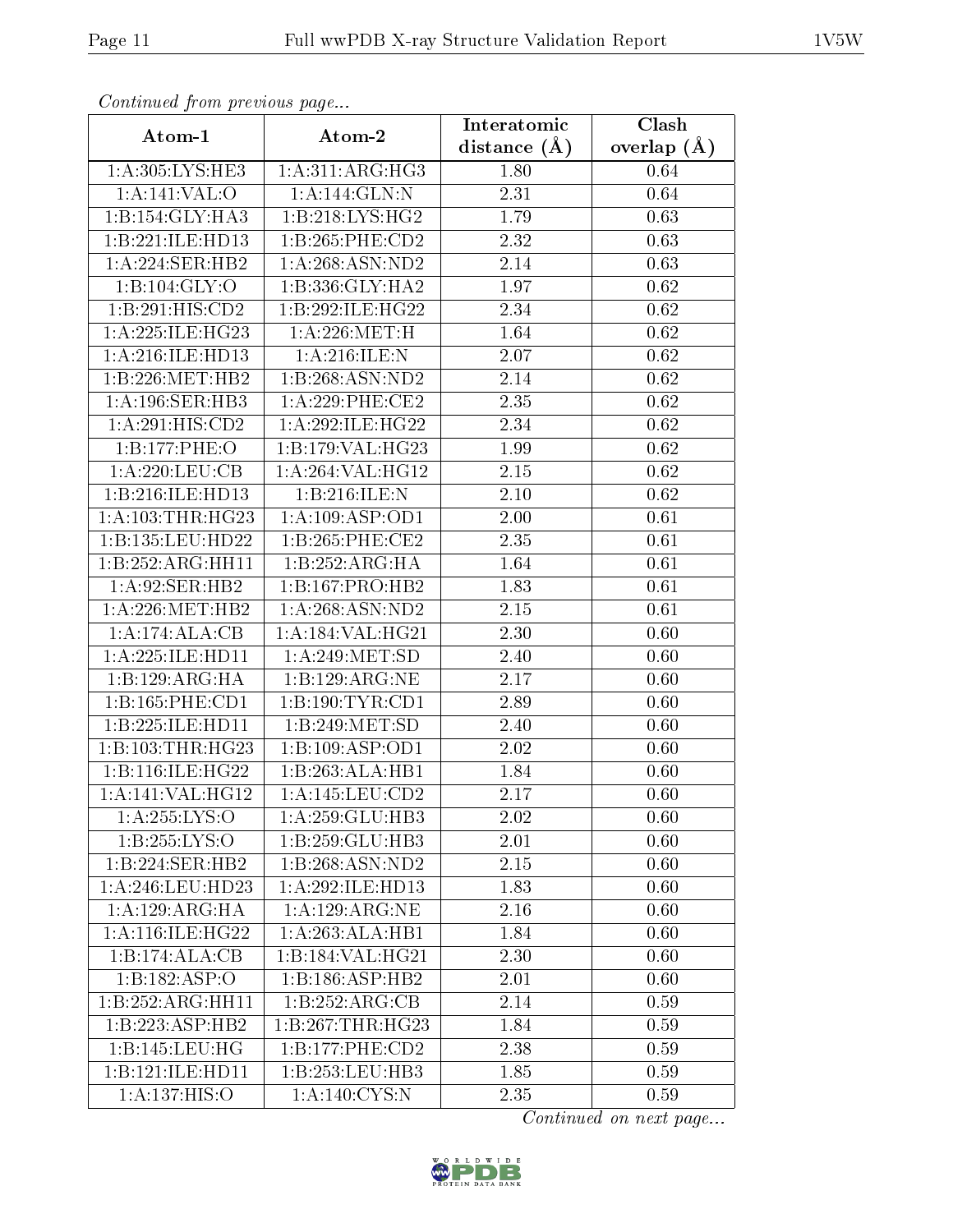| Continued from previous page |                      | Interatomic    | Clash           |
|------------------------------|----------------------|----------------|-----------------|
| Atom-1                       | Atom-2               | distance $(A)$ | overlap $(\AA)$ |
| 1:B:335:ILE:HD12             | 1:B:335:ILE:N        | 2.18           | 0.59            |
| 1:A:182:ASP:O                | 1:A:186:ASP:HB2      | 2.03           | 0.59            |
| 1:A:177:PHE:O                | 1:A:179:VAL:HG23     | 2.03           | 0.59            |
| 1: A:225: ILE: HG23          | $1:$ A:226:MET:N     | 2.17           | 0.59            |
| 1:A:223:ASP:HB2              | 1: A:267:THR:HG23    | 1.84           | 0.58            |
| 1:A:233:PHE:C                | 1: A:233:PHE:CD2     | 2.77           | 0.58            |
| 1:B:162:GLU:O                | 1:B:163:ASN:HB3      | 2.02           | 0.58            |
| 1:B:250:LEU:HD13             | 1:B:296:ALA:CB       | 2.34           | 0.58            |
| 1:A:227:ALA:H                | 1:A:268:ASN:ND2      | 2.02           | 0.58            |
| 1:B:225:ILE:HG23             | 1:B:226:MET:H        | 1.69           | 0.58            |
| 1:A:162:GLU:O                | 1: A: 163: ASN: HB3  | 2.03           | 0.58            |
| 1:B:167:PRO:HB3              | 1: B: 185: LEU: CD1  | 2.32           | 0.58            |
| 1: A: 163: ASN: HA           | 1: A: 192: ARG: HH12 | 1.69           | 0.58            |
| 1:A:121:ILE:HDI1             | 1:A:253:LEU:HB3      | 1.85           | 0.58            |
| 1: A: 195: THR: C            | 1:A:228:LEU:HD21     | 2.24           | 0.58            |
| 1:A:335:ILE:HD12             | 1:A:335:ILE:N        | 2.19           | 0.58            |
| 1:B:139:LEU:HA               | 1:B:142:THR:OG1      | 2.04           | 0.58            |
| 1: A:161:THR:HG21            | 1:A:224:SER:O        | $2.03\,$       | 0.58            |
| 1:B:137:HIS:O                | 1:B:140:CYS:N        | 2.36           | 0.57            |
| 1: A:145:LEU:HG              | 1: A: 177: PHE: CD2  | 2.39           | 0.57            |
| 1: B: 151: TYR: CZ           | 1: B: 153: GLY: HA2  | 2.39           | 0.57            |
| 1:A:252:ARG:CB               | 1: A:252:ARG:HH11    | 2.17           | 0.57            |
| 1:A:141:VAL:O                | 1:A:143:ALA:N        | 2.37           | 0.57            |
| 1:A:156:ILE:HG22             | 1:A:157:ILE:N        | 2.20           | 0.57            |
| 1: A:92: SER: HB2            | 1:B:167:PRO:CB       | 2.35           | 0.57            |
| 1:B:245:LYS:HD3              | 1:B:248:GLN:OE1      | 2.05           | 0.57            |
| 1:A:165:PHE:CD1              | 1: A:190: TYR: CD1   | 2.92           | 0.57            |
| 1: A:249:MET:O               | 1:A:251:SER:N        | 2.37           | 0.57            |
| 1:A:318:SER:O                | 1: A:321: MET:HB3    | 2.05           | 0.57            |
| 1:B:313:ALA:HB2              | 1:B:328:PHE:HE2      | 1.70           | 0.57            |
| 1: A:151:TYR:CZ              | 1: A: 153: GLY: HA2  | 2.39           | 0.57            |
| 1:A:314:LYS:HG2              | 1:A:315:ILE:N        | 2.20           | 0.57            |
| 1:B:249:MET:O                | 1:B:251:SER:N        | 2.37           | 0.57            |
| 1:B:314:LYS:HG2              | 1:B:315:ILE:N        | 2.20           | 0.57            |
| 1:B:135:LEU:HD23             | 1:B:135:LEU:C        | 2.25           | 0.56            |
| 1:B:161:THR:HG21             | 1:B:224:SER:O        | 2.05           | 0.56            |
| 1:B:227:ALA:H                | 1:B:268:ASN:ND2      | 2.02           | 0.56            |
| 1:B:233:PHE:CD2              | 1:B:233:PHE:C        | 2.78           | 0.56            |
| 1:A:313:ALA:HB2              | $1: A:328:$ PHE:HE2  | 1.70           | 0.56            |
| 1:B:162:GLU:O                | 1:B:163:ASN:CB       | 2.53           | 0.56            |
| 1: A:154: GLY:HA3            | 1: A:218:LYS:HG2     | 1.88           | 0.56            |

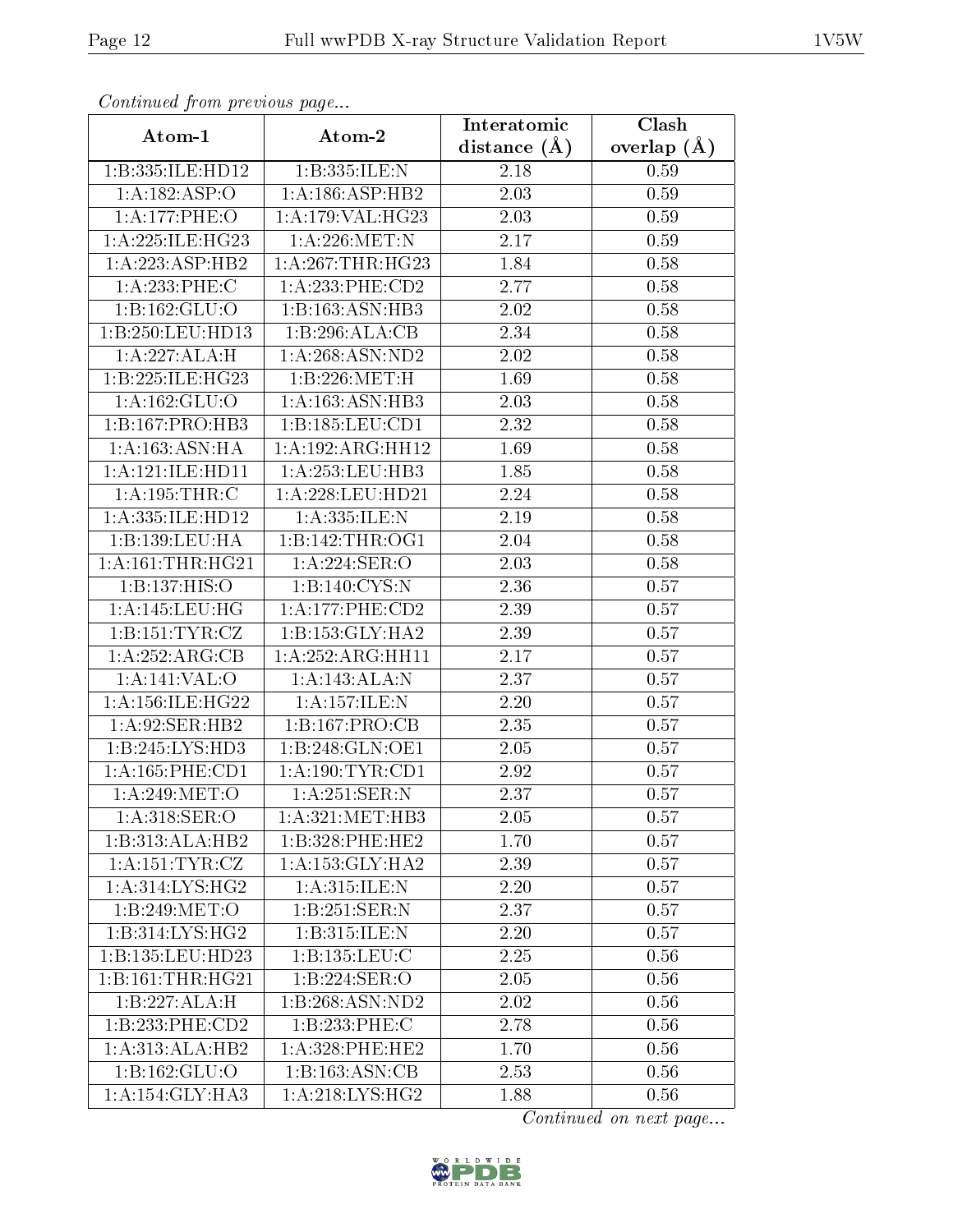| Continuea from previous page |                    | Interatomic    | Clash           |
|------------------------------|--------------------|----------------|-----------------|
| Atom-1                       | Atom-2             | distance $(A)$ | overlap $(\AA)$ |
| 1:A:163:ASN:CA               | 1:A:192:ARG:HH12   | 2.17           | 0.56            |
| 1: A:226: MET:HG3            | 1: A:270:MET:SD    | 2.45           | 0.56            |
| 1:B:194:TYR:N                | 1:B:198:HIS:HD2    | 1.97           | 0.56            |
| 1:B:141:VAL:HG12             | 1:B:145:LEU:CD2    | 2.19           | 0.56            |
| 1:B:195:THR:C                | 1:B:228:LEU:HD21   | 2.26           | 0.56            |
| 1:B:225:ILE:HG23             | 1:B:226:MET:N      | 2.20           | 0.56            |
| 1:B:299:THR:HA               | 1:B:318:SER:OG     | 2.05           | 0.56            |
| 1:A:250:LEU:HD11             | 1: A:293:LEU:HG    | 1.87           | 0.56            |
| 1: A: 122: THR:O             | 1:A:266:VAL:HG22   | 2.05           | 0.56            |
| 1: A: 139: LEU: HA           | 1: A:142:THR:OG1   | 2.06           | 0.55            |
| 1: A: 162: GLU:O             | 1:A:163:ASN:CB     | 2.54           | 0.55            |
| 1: A: 156: ILE: O            | 1:A:189:LEU:HB2    | 2.06           | 0.55            |
| 1:B:125:PHE:CB               | 1:B:302:SER:HA     | 2.36           | 0.55            |
| 1:B:203:LEU:HD21             | 1:B:222:ILE:CD1    | 2.37           | 0.55            |
| 1:A:159:ILE:HD12             | 1:A:222:ILE:HD11   | 1.88           | 0.55            |
| 1:B:252:ARG:NH1              | 1:B:252:ARG:CB     | 2.69           | 0.55            |
| 1:A:224:SER:HB2              | 1: A:268:ASN:CG    | 2.27           | 0.55            |
| 1:B:163:ASN:CA               | 1:B:192:ARG:HH12   | 2.19           | 0.55            |
| 1:A:135:LEU:C                | 1:A:135:LEU:HD23   | 2.26           | $0.55\,$        |
| 1: A:203:LEU:HD21            | 1: A:222: ILE: CD1 | 2.36           | 0.55            |
| 1:A:250:LEU:HD13             | 1:A:296:ALA:CB     | 2.37           | 0.55            |
| 1: A:85:PHE:HB2              | 1:B:190:TYR:O      | 2.05           | 0.55            |
| 1:A:141:VAL:O                | 1: A:142:THR:C     | 2.44           | 0.55            |
| 1:A:299:THR:HA               | 1: A:318: SER:OG   | 2.06           | 0.55            |
| 1:B:156:ILE:HG22             | 1:B:157:ILE:N      | 2.20           | 0.55            |
| 1:B:318:SER:O                | 1:B:321:MET:HB3    | 2.07           | 0.55            |
| 1: A:216: ILE: HG12          | 1:A:217:PHE:N      | 2.22           | 0.55            |
| 1:A:220:LEU:O                | 1:A:264:VAL:HA     | 2.07           | 0.55            |
| 1:B:156:ILE:O                | 1:B:189:LEU:HB2    | 2.07           | 0.55            |
| 1:A:125:PHE:CB               | 1: A:302: SER: HA  | 2.37           | 0.55            |
| 1:B:163:ASN:HA               | 1:B:192:ARG:HH12   | 1.72           | 0.55            |
| 1:A:207:ALA:O                | $1:A:210:$ PHE:N   | 2.39           | 0.54            |
| 1:B:132:LYS:HZ1              | 1: B:269: GLN: HG3 | 1.71           | 0.54            |
| 1:A:245:LYS:HD3              | 1: A:248: GLN:OE1  | 2.08           | 0.54            |
| 1:B:165:PHE:CD1              | 1:B:190:TYR:CE1    | 2.95           | 0.54            |
| 1: A:119:MET:HB3             | 1:A:258:GLU:HG2    | 1.90           | 0.54            |
| 1: A:181: HIS:O              | 1: A: 183: ALA: N  | 2.40           | 0.54            |
| 1:B:291:HIS:HD2              | 1:B:292:ILE:HG22   | 1.71           | 0.54            |
| 1: A:100: HIS: ND1           | 1: A:114: GLY:HA3  | 2.23           | 0.54            |
| $1:B:100:H\overline{1S:ND1}$ | 1:B:114:GLY:HA3    | 2.23           | 0.53            |
| 1:B:180:ASP:O                | 1:B:184:VAL:HG23   | 2.08           | 0.53            |

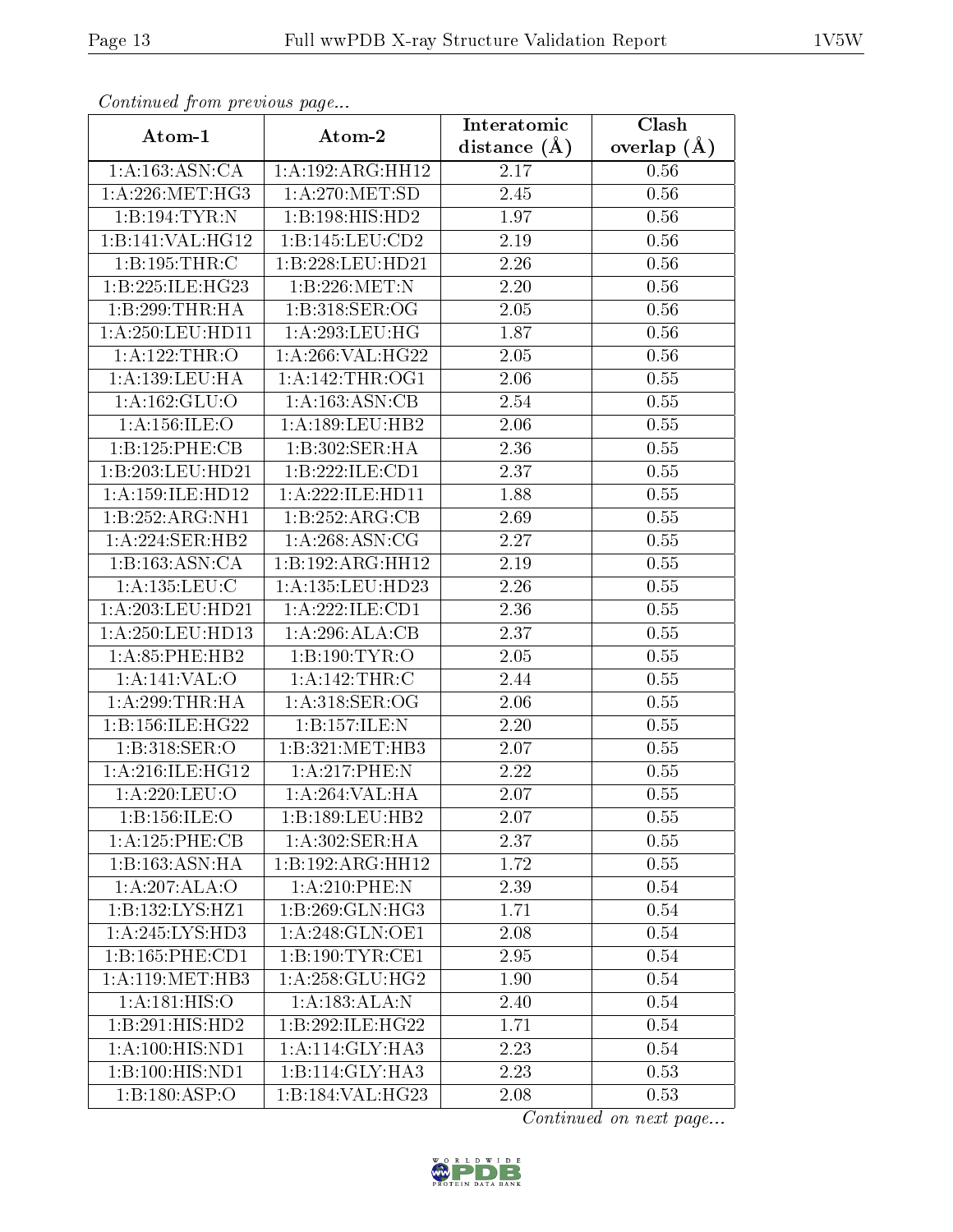| Comunaca jiom previous page |                                          | Interatomic    | Clash           |
|-----------------------------|------------------------------------------|----------------|-----------------|
| Atom-1                      | Atom-2                                   | distance $(A)$ | overlap $(\AA)$ |
| 1:B:220:LEU:O               | 1:B:264:VAL:HA                           | 2.09           | 0.53            |
| 1:B:226:MET:HG3             | 1:B:270:MET:SD                           | 2.47           | 0.53            |
| 1: A:291:HIS:HD2            | 1:A:292:ILE:HG22                         | 1.72           | 0.53            |
| 1:B:216:ILE:HG12            | 1:B:217:PHE:N                            | 2.23           | 0.53            |
| 1: A: 135: LEU: HD23        | 1:A:135:LEU:O                            | 2.09           | 0.53            |
| 1:A:310:LEU:HD23            | 1: A:327:THR:CG2                         | 2.39           | 0.53            |
| 1: B: 306: GLY:O            | 1:B:307:ARG:HB2                          | 2.09           | 0.53            |
| 1: A: 167: PRO: HB3         | 1:A:185:LEU:CD1                          | 2.37           | 0.53            |
| 1: A:200:MET:SD             | 1: A:249:MET:HG3                         | 2.49           | 0.53            |
| 1: A:144: GLN: OE1          | 1:A:184:VAL:HG13                         | 2.08           | 0.53            |
| 1:A:252:ARG:CB              | 1:A:252:ARG:NH1                          | 2.71           | 0.53            |
| 1:A:267:THR:O               | 1: A:268: ASN:OD1                        | 2.27           | 0.53            |
| 1: A:238: GLU:CG            | 1:A:241:GLU:HB2                          | 2.38           | 0.53            |
| 1: A:310: LEU: N            | 1: A:310: LEU: HD12                      | 2.24           | 0.53            |
| 1:B:122:THR:O               | 1:B:266:VAL:HG22                         | 2.09           | 0.53            |
| 1:B:207:ALA:O               | 1:B:210:PHE:N                            | 2.41           | 0.52            |
| 1:B:223:ASP:HB2             | 1:B:267:THR:CG2                          | 2.39           | 0.52            |
| 1: A:314: LYS: HG2          | 1:A:315:ILE:H                            | 1.74           | 0.52            |
| 1:B:250:LEU:HD11            | 1:B:293:LEU:HG                           | 1.90           | 0.52            |
| 1:B:159:ILE:HD12            | 1:B:222:ILE:HD11                         | 1.90           | 0.52            |
| 1:B:310:LEU:HD23            | 1:B:327:THR:CG2                          | 2.39           | 0.52            |
| 1: A:200:MET:CG             | 1: A:249:MET:HB2                         | 2.39           | 0.52            |
| 1: A:249:MET:C              | 1: A:251:SER:N                           | 2.63           | 0.52            |
| 1:B:135:LEU:HD23            | 1:B:135:LEU:O                            | 2.09           | $0.52\,$        |
| 1:B:201:GLU:OE1             | 1:B:201:GLU:HA                           | 2.09           | 0.52            |
| 1:B:310:LEU:N               | 1:B:310:LEU:HD12                         | 2.24           | 0.52            |
| 1: A:121: ILE: HA           | 1: A:264:VAL: CG2                        | 2.32           | 0.52            |
| 1:A:223:ASP:HB2             | $1:A:267$ : THR: $\overline{\text{CG2}}$ | 2.40           | 0.52            |
| 1:B:314:LYS:HG2             | 1:B:315:ILE:H                            | 1.74           | 0.52            |
| 1:A:201:GLU:OE1             | 1: A:201: GLU:HA                         | 2.10           | 0.52            |
| 1:B:200:MET:CG              | 1:B:249:MET:HB2                          | 2.39           | 0.52            |
| 1:B:119:MET:CG              | 1:B:258:GLU:HA                           | 2.39           | 0.52            |
| 1:B:250:LEU:HD13            | 1:B:296:ALA:HB1                          | 1.92           | 0.52            |
| 1:B:173:ILE:HG12            | 1: B: 333: GLY: C                        | 2.29           | 0.52            |
| $1:$ A:185:LEU:C            | 1: A:187: ASN:H                          | 2.12           | 0.52            |
| 1: A:225: ILE: HG22         | 1: A:268: ASN:OD1                        | 2.10           | 0.52            |
| 1:A:95:ARG:HH11             | 1: A:98: VAL:HG21                        | 1.74           | 0.52            |
| 1:B:121:ILE:CD1             | 1:B:253:LEU:HD13                         | 2.38           | 0.52            |
| 1:B:291:HIS:O               | 1:B:293:LEU:N                            | 2.43           | 0.52            |
| 1:B:224:SER:HB2             | 1:B:268:ASN:CG                           | 2.30           | 0.51            |
| 1: A: 194: TYR: N           | 1:A:198:HIS:HD2                          | 1.97           | 0.51            |

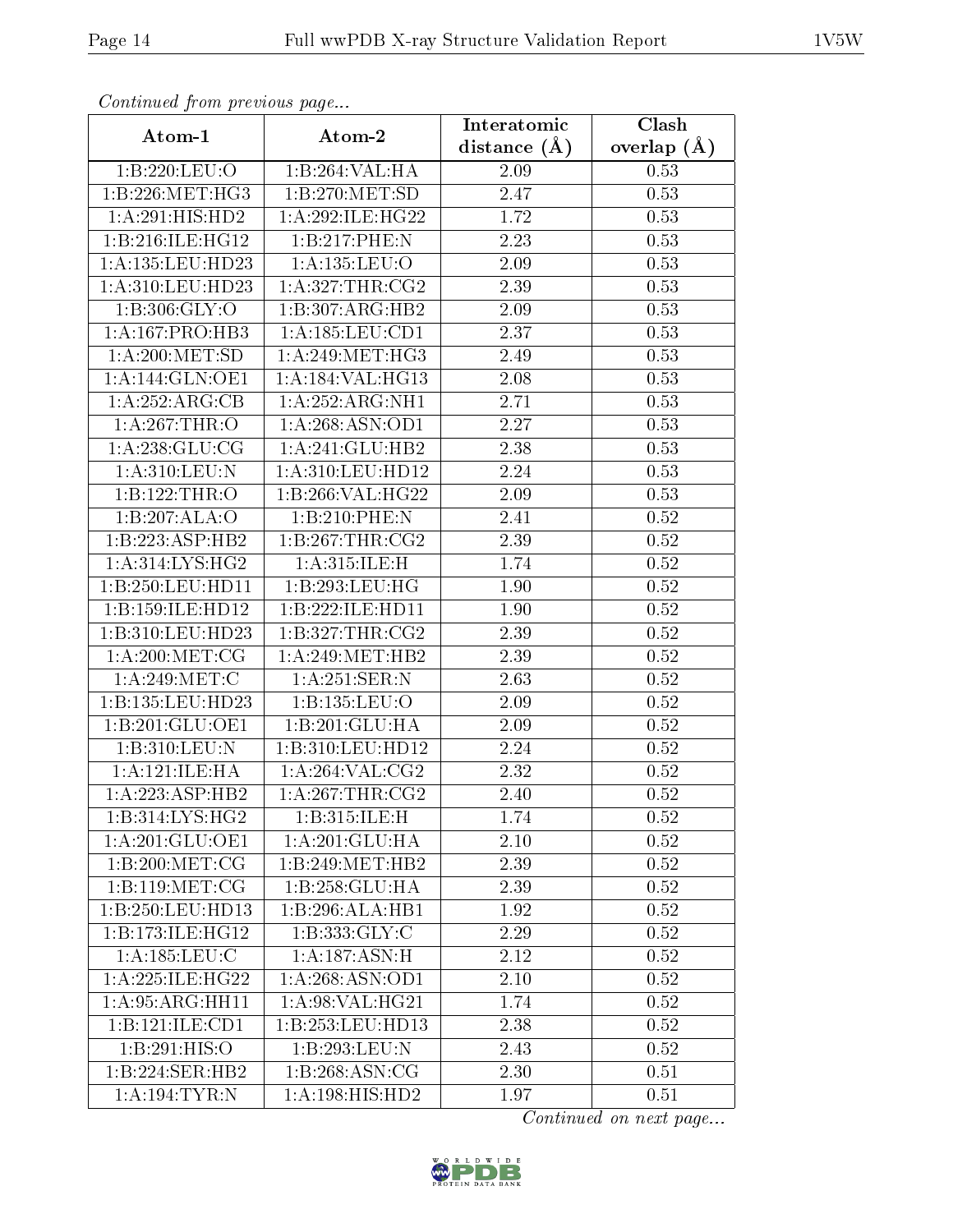| Continued from previous page |                      | Interatomic       | Clash         |
|------------------------------|----------------------|-------------------|---------------|
| Atom-1                       | Atom-2               | distance $(A)$    | overlap $(A)$ |
| 1: A:306: GLY:O              | 1:A:307:ARG:HB2      | 2.10              | 0.51          |
| 1:B:141:VAL:O                | 1:B:142:THR:C        | 2.46              | 0.51          |
| 1:A:198:HIS:O                | 1:A:201:GLU:HB2      | 2.10              | 0.51          |
| 1:B:132:LYS:HZ2              | 1:B:269:GLN:HG3      | 1.76              | 0.51          |
| 1:B:225:ILE:HG22             | 1:B:268:ASN:OD1      | 2.11              | 0.51          |
| 1:B:249:MET:C                | 1:B:251:SER:N        | $2.\overline{64}$ | 0.51          |
| 1: A: 165: PHE: CD1          | 1: A: 190: TYR: CE1  | 2.99              | 0.51          |
| 1: A:84: GLY:H               | 1:B:205:TYR:HE1      | 1.59              | 0.51          |
| 1:A:233:PHE:O                | 1: A:233:PHE:CD2     | 2.62              | 0.51          |
| 1: A:250:LEU:HD13            | 1:A:296:ALA:HB1      | 1.93              | 0.51          |
| 1:B:141:VAL:O                | 1:B:143:ALA:N        | 2.44              | 0.51          |
| 1:B:144:GLN:OE1              | 1:B:184:VAL:HG13     | 2.11              | 0.51          |
| 1:B:119:MET:HB3              | 1:B:258:GLU:HG2      | 1.93              | 0.51          |
| 1:B:181:HIS:O                | 1:B:183:ALA:N        | 2.44              | 0.50          |
| 1:B:246:LEU:HD23             | 1:B:292:ILE:HD13     | 1.91              | 0.50          |
| 1:A:121:ILE:CD1              | 1: A: 253: LEU: HD13 | 2.41              | 0.50          |
| 1: A: 130: THR: HG22         | 1: A: 131: GLY: N    | 2.26              | 0.50          |
| 1:B:267:THR:O                | 1:B:268:ASN:OD1      | 2.30              | 0.50          |
| 1:B:86:LEU:HD11              | 1:B:91:TYR:HA        | 1.94              | 0.50          |
| 1: A:173: ILE: HG12          | 1: A: 333: GLY: C    | 2.32              | 0.50          |
| 1: B:90: GLU:O               | 1:B:93:GLU:HB2       | 2.10              | 0.50          |
| 1:B:219:LEU:HD23             | 1:B:220:LEU:H        | 1.76              | 0.50          |
| 1:B:123:GLU:HA               | 1:B:266:VAL:HG23     | 1.94              | 0.50          |
| 1:B:250:LEU:HD11             | 1:B:293:LEU:HD23     | 1.93              | 0.50          |
| 1:A:185:LEU:C                | 1:A:187:ASN:N        | 2.65              | 0.49          |
| 1:B:227:ALA:H                | 1:B:268:ASN:HD21     | 1.59              | 0.49          |
| 1:B:95:ARG:HH11              | 1:B:98:VAL:HG21      | 1.77              | 0.49          |
| 1:B:125:PHE:HB3              | 1:B:302:SER:HA       | 1.95              | 0.49          |
| 1: A: 123: GLU: OE2          | 1: A: 125: PHE: HE1  | 1.95              | 0.49          |
| 1:B:127:GLU:N                | 1:B:130:THR:OG1      | 2.42              | 0.49          |
| 1:B:192:ARG:HH11             | 1:B:192:ARG:HG2      | 1.77              | 0.49          |
| 1:B:198:HIS:O                | 1:B:201:GLU:HB2      | 2.11              | 0.49          |
| 1: A:86: LEU: HD11           | 1: A:91: TYR: HA     | 1.94              | 0.49          |
| 1: A: 163: ASN: HA           | 1:A:192:ARG:NH1      | 2.27              | 0.49          |
| 1:B:238:GLU:HG3              | 1:B:238:GLU:O        | 2.13              | 0.49          |
| 1:A:157:ILE:HD13             | 1:A:189:LEU:HB2      | 1.94              | 0.49          |
| 1:A:180:ASP:O                | 1: A:184: VAL:HG23   | 2.13              | 0.49          |
| 1:A:100:HIS:CD2              | 1:A:100:HIS:N        | 2.81              | 0.49          |
| 1:A:90:GLU:O                 | 1:A:93:GLU:HB2       | 2.13              | 0.49          |
| 1:A:123:GLU:HA               | 1:A:266:VAL:HG23     | 1.94              | 0.49          |
| 1:B:123:GLU:OE2              | 1:B:125:PHE:HE1      | 1.96              | 0.48          |

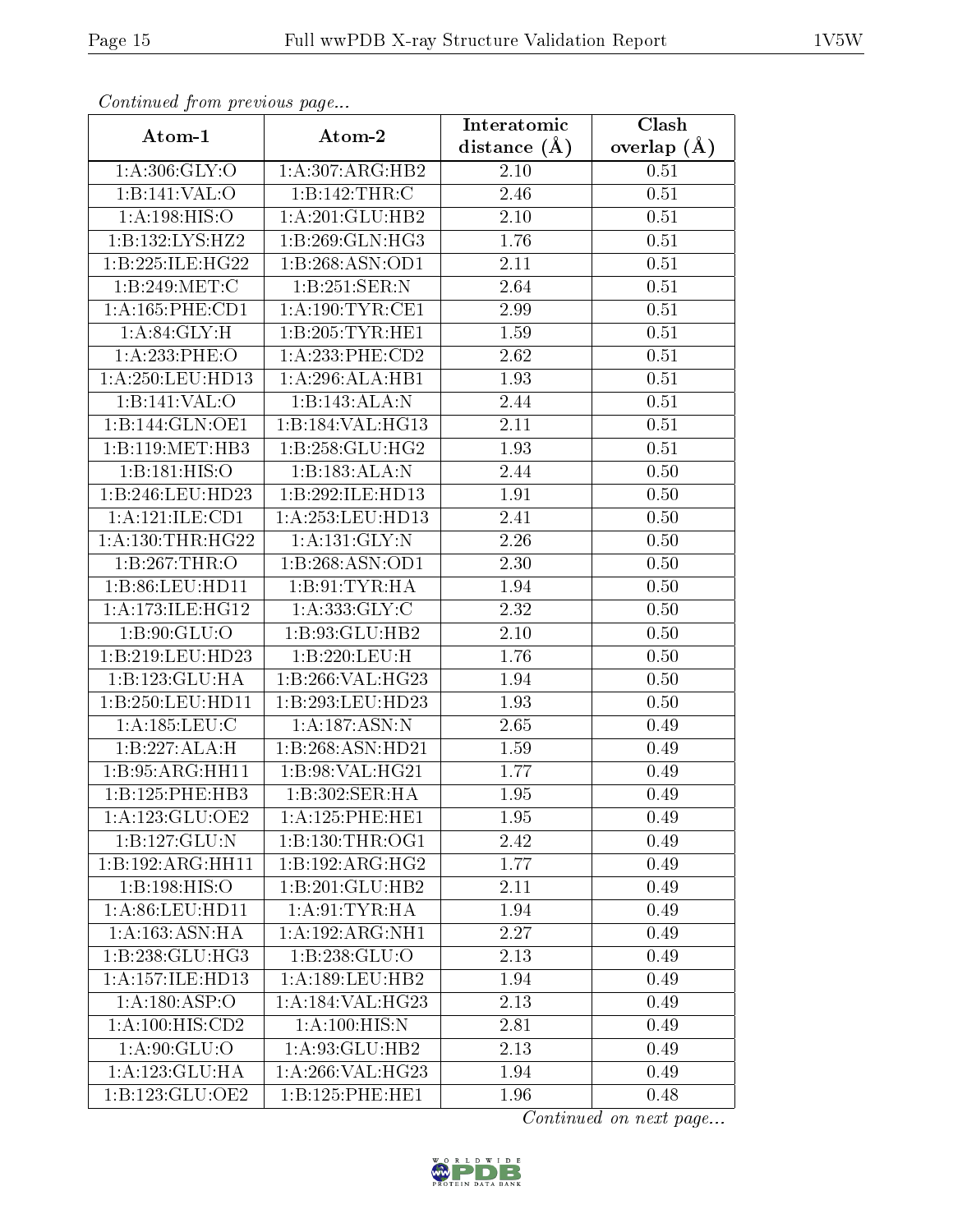| Continued from previous page            |                      | Interatomic       | Clash         |
|-----------------------------------------|----------------------|-------------------|---------------|
| Atom-1                                  | Atom-2               | distance $(\AA)$  | overlap $(A)$ |
| 1:A:291:HIS:O                           | 1:A:293:LEU:N        | 2.46              | 0.48          |
| 1:A:295:HIS:ND1                         | 1:A:295:HIS:C        | 2.66              | 0.48          |
| 1:B:102:THR:HG22                        | 1:B:142:THR:HB       | 1.95              | 0.48          |
| 1:B:185:LEU:C                           | 1:B:187:ASN:H        | 2.16              | 0.48          |
| 1:B:155:LYS:C                           | 1:B:156:ILE:HG13     | 2.34              | 0.48          |
| 1:A:252:ARG:NH1                         | 1:A:252:ARG:O        | 2.47              | 0.48          |
| 1:A:183:ALA:O                           | 1:A:187:ASN:HB2      | $\overline{2}.13$ | 0.48          |
| 1:B:163:ASN:HA                          | 1:B:192:ARG:NH1      | 2.29              | 0.48          |
| 1:B:200:MET:HG2                         | 1:B:249:MET:HG3      | 1.96              | 0.48          |
| 1:B:130:THR:HG22                        | 1:B:131:GLY:N        | 2.28              | 0.48          |
| 1:A:227:ALA:H                           | 1:A:268:ASN:HD21     | 1.60              | 0.48          |
| 1:B:137:HIS:O                           | 1: B: 138: THR: C    | 2.53              | 0.48          |
| 1: A:147: GLY:O                         | 1:A:148:ALA:O        | 2.32              | 0.47          |
| 1:A:238:GLU:O                           | 1:A:238:GLU:HG3      | 2.13              | 0.47          |
| 1: A:246:LEU:HD23                       | 1:A:292:ILE:HG21     | 1.95              | 0.47          |
| 1:B:159:ILE:HD12                        | 1:B:222:ILE:CD1      | 2.44              | 0.47          |
| 1:B:118:SER:HA                          | 1:B:262:VAL:O        | 2.14              | 0.47          |
| 1:B:125:PHE:HB2                         | 1: B:301: ILE:O      | 2.13              | 0.47          |
| 1: A: 119:MET:CG                        | 1: A:258: GLU:HA     | 2.43              | 0.47          |
| 1:B:231:VAL:O                           | 1:B:233:PHE:N        | 2.47              | 0.47          |
| 1:A:183:ALA:O                           | 1:A:184:VAL:C        | 2.50              | 0.47          |
| 1:A:184:VAL:O                           | 1:A:187:ASN:CB       | 2.63              | 0.47          |
| 1:A:127:GLU:N                           | 1: A: 130: THR: OG1  | 2.42              | 0.47          |
| 1:A:155:LYS:C                           | 1: A: 156: ILE: HG13 | $\overline{2.35}$ | 0.47          |
| 1: A:83: PRO:C                          | 1: A:85:PHE:H        | 2.18              | 0.47          |
| 1: A:226: MET:SD                        | 1: A:246:LEU:HD11    | 2.55              | 0.47          |
| 1:B:250:LEU:HDI1                        | 1:B:293:LEU:CD2      | 2.43              | 0.47          |
| $1: B: 295: HIS: \overline{ND1}$        | 1:B:295:HIS:C        | 2.68              | 0.47          |
| 1: A:118: SER: HA                       | 1:A:262:VAL:O        | 2.14              | 0.47          |
| 1:A:192:ARG:HG2                         | 1:A:192:ARG:HH11     | 1.80              | 0.47          |
| 1:B:142:THR:C                           | 1:B:144:GLN:H        | 2.17              | 0.47          |
| 1:B:183:ALA:O                           | 1:B:184:VAL:C        | 2.51              | 0.47          |
| 1:B:233:PHE:CD2                         | 1:B:233:PHE:O        | 2.65              | 0.47          |
| 1: A: 102: THR: HG22                    | 1: A:142:THR:HB      | 1.97              | 0.47          |
| 1:B:184:VAL:O                           | 1:B:187:ASN:CB       | 2.63              | 0.47          |
| 1: A: 125: PHE: HB2                     | 1:A:302:SER:HA       | 1.97              | 0.46          |
| 1: A:159: ILE: HD12                     | 1:A:222:ILE:CD1      | 2.44              | 0.46          |
| 1:B:335:ILE:N                           | 1:B:335:ILE:CD1      | 2.78              | 0.46          |
| 1: A:136: SER:HB3                       | 1:A:158:PHE:CE1      | 2.51              | 0.46          |
| 1:A:137:HIS:O                           | 1: A: 138: THR:C     | 2.53              | 0.46          |
| $1: A:200: \overline{\mathrm{MET:HG3}}$ | 1: A:249:MET:HB2     | 1.96              | 0.46          |

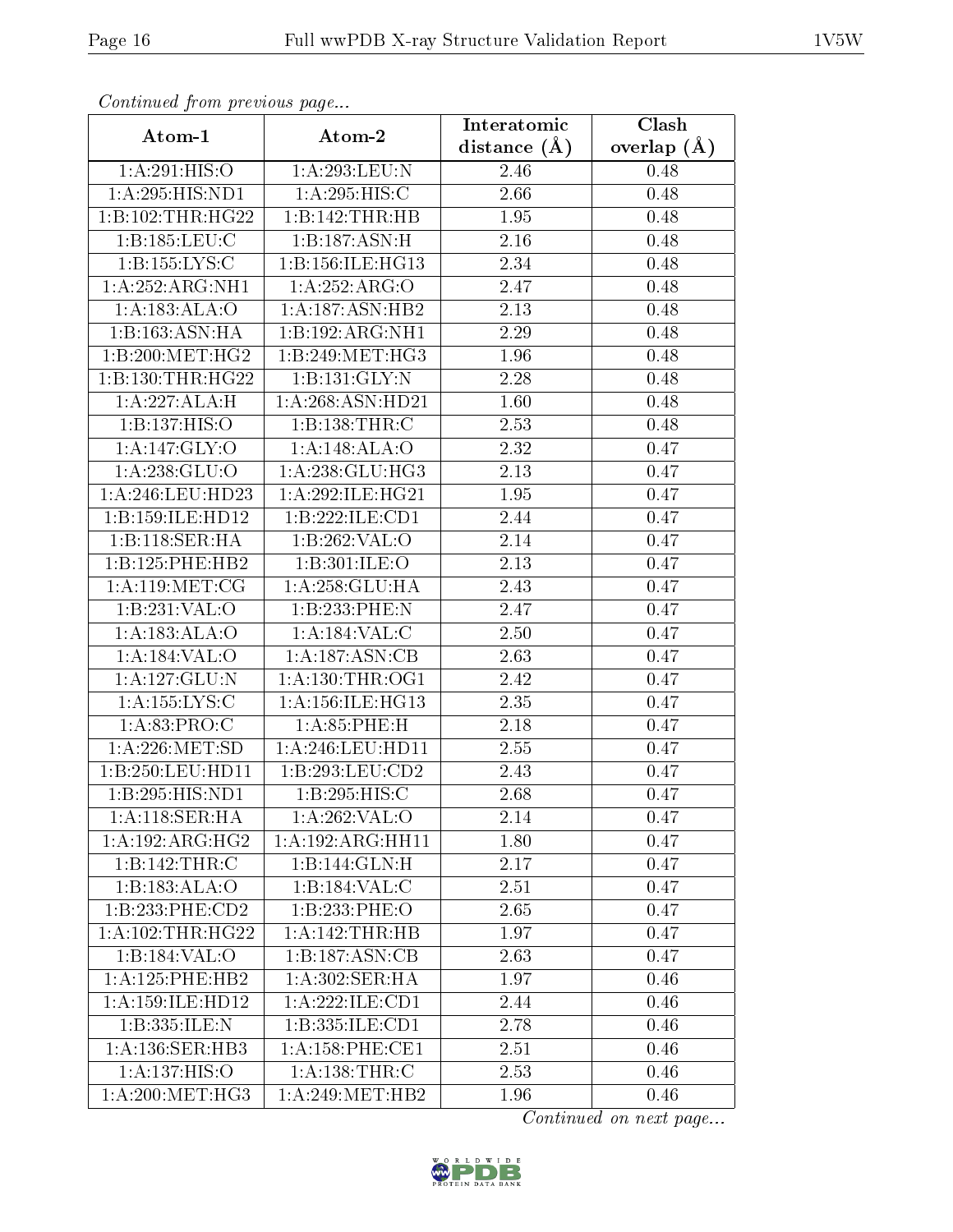| Continued from previous page |                                | Interatomic    | Clash           |
|------------------------------|--------------------------------|----------------|-----------------|
| Atom-1                       | Atom-2                         | distance $(A)$ | overlap $(\AA)$ |
| 1: A: 139: LEU: C            | 1:A:141:VAL:N                  | 2.67           | 0.46            |
| 1:A:241:GLU:OE1              | 1: A:241: GLU:HA               | 2.14           | 0.46            |
| 1: A:250:LEU:HD11            | 1:A:293:LEU:CG                 | 2.46           | 0.46            |
| 1:B:100:HIS:HA               | 1:B:116:ILE:O                  | 2.15           | 0.46            |
| 1:B:185:LEU:C                | 1:B:187:ASN:N                  | 2.69           | 0.46            |
| 1:B:200:MET:SD               | 1: B:249:MET:HG3               | 2.55           | 0.46            |
| 1:B:200:MET:HG3              | 1:B:249:MET:HB2                | 1.95           | 0.46            |
| 1:A:335:ILE:CD1              | 1:A:335:ILE:N                  | 2.78           | 0.46            |
| 1:A:123:GLU:OE2              | 1: A: 125: PHE: CE1            | 2.69           | 0.46            |
| 1:B:139:LEU:C                | 1:B:141:VAL:N                  | 2.68           | 0.46            |
| 1: A:258: GLU:OE2            | 1:B:192:ARG:NE                 | 2.49           | 0.46            |
| 1: A:250:LEU:HD11            | $1: A:293:LEU: \overline{CD2}$ | 2.46           | 0.46            |
| 1:A:250:LEU:HDI1             | 1:A:293:LEU:HD23               | 1.97           | 0.46            |
| 1: B: 145: LEU: HG           | 1:B:177:PHE:HD2                | 1.80           | 0.46            |
| 1:B:226:MET:SD               | 1:B:246:LEU:HD11               | 2.56           | 0.46            |
| 1:A:170:LEU:O                | 1: A:173: ILE:N                | 2.40           | 0.46            |
| 1:A:233:PHE:C                | 1:A:233:PHE:HD2                | 2.17           | 0.46            |
| 1: A:249:MET:C               | 1:A:251:SER:H                  | 2.18           | 0.46            |
| 1: A: 138: THR: HG21         | 1:A:335:ILE:H                  | 1.80           | 0.45            |
| 1:B:234:SER:HB2              | 1:B:238:GLU:HB2                | 1.96           | 0.45            |
| 1: A:267:THR:O               | 1: A:268: ASN:CG               | 2.54           | 0.45            |
| 1:B:123:GLU:OE2              | 1:B:125:PHE:CE1                | 2.70           | 0.45            |
| 1:B:250:LEU:HD11             | 1:B:293:LEU:CG                 | 2.46           | 0.45            |
| 1: A: 125: PHE: HB2          | $1:\overline{A:301:ILE:O}$     | 2.16           | 0.45            |
| 1:B:121:ILE:HA               | 1:B:264:VAL:CG2                | 2.36           | 0.45            |
| 1: A:100:HIS:HA              | 1:A:116:ILE:O                  | 2.16           | 0.45            |
| 1:B:125:PHE:HB2              | 1:B:302:SER:HA                 | 1.98           | 0.45            |
| 1:B:136:SER:HB3              | 1:B:158:PHE:CE1                | 2.52           | 0.45            |
| 1:B:305:LYS:CE               | 1:B:311:ARG:HG3                | 2.45           | 0.45            |
| 1:A:182:ASP:O                | 1:A:182:ASP:OD1                | 2.35           | 0.45            |
| 1: A: 223: ASP:HA            | 1:A:224:SER:HA                 | 1.58           | 0.45            |
| 1: A:305: LYS: CE            | 1:A:311:ARG:HG3                | 2.45           | 0.45            |
| 1:B:249:MET:C                | 1:B:251:SER:H                  | 2.20           | 0.45            |
| 1:B:252:ARG:O                | 1:B:252:ARG:NH1                | 2.50           | 0.45            |
| 1:A:131:GLY:O                | 1:A:134:GLN:N                  | 2.49           | 0.45            |
| 1: A: 125: PHE: HB3          | 1:A:302:SER:HA                 | 1.98           | 0.45            |
| 1:B:119:MET:HA               | 1:B:258:GLU:HA                 | 1.99           | 0.45            |
| 1: A:119: MET:HA             | 1:A:258:GLU:HA                 | 1.99           | 0.45            |
| 1:B:159:ILE:HB               | 1:B:222:ILE:HG12               | 1.99           | 0.45            |
| 1:A:145:LEU:HG               | 1: A:177:PHE:HD2               | 1.82           | 0.45            |
| 1: B: 131: GLY:O             | 1:B:134:GLN:N                  | 2.50           | 0.45            |

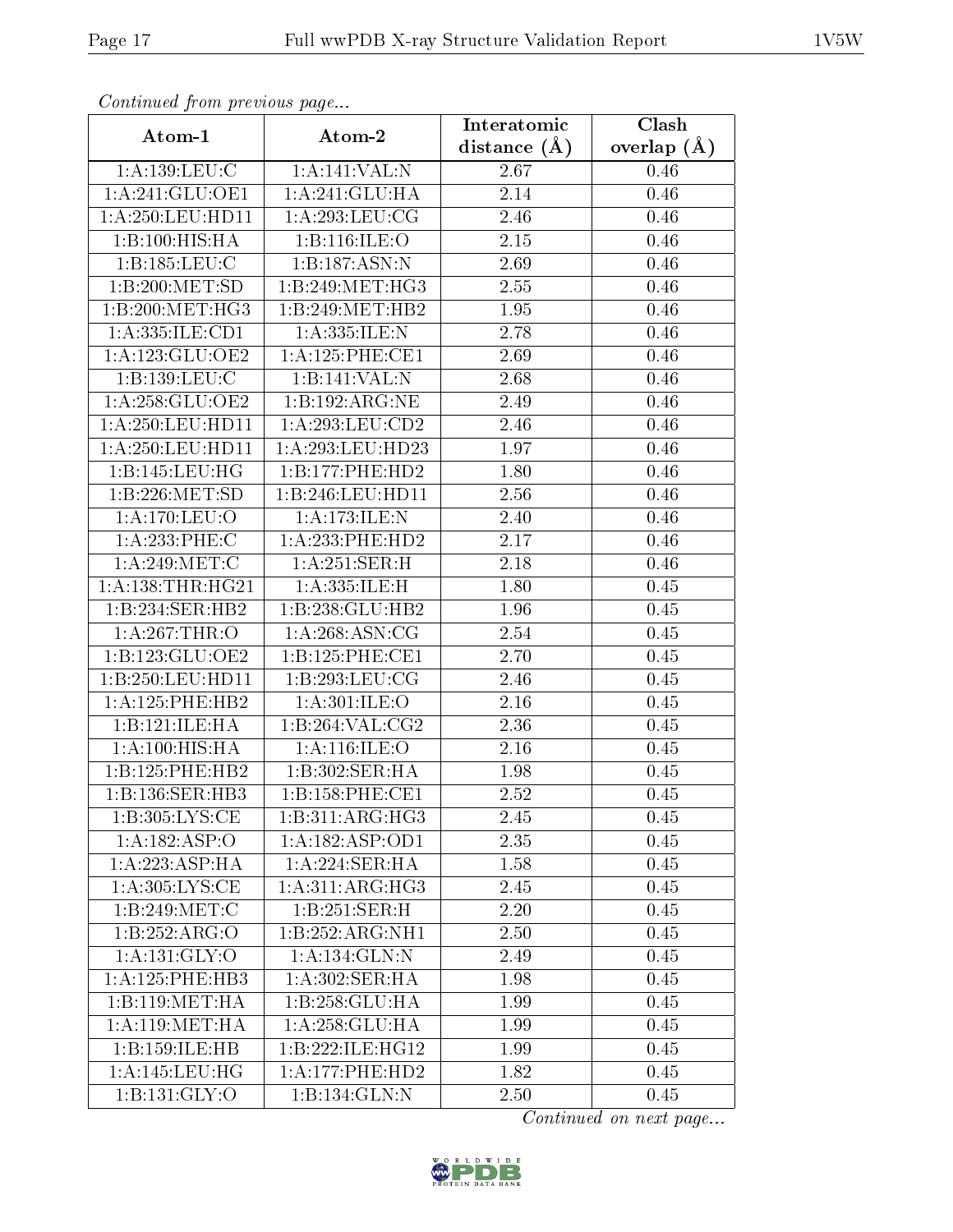| Communa from previous page |                    | Interatomic       | Clash           |
|----------------------------|--------------------|-------------------|-----------------|
| Atom-1                     | Atom-2             | distance $(\AA)$  | overlap $(\AA)$ |
| 1:A:164:THR:HB             | 2:A:347:HOH:O      | 2.17              | 0.44            |
| 1:B:100:HIS:N              | 1:B:100:HIS:CD2    | 2.84              | 0.44            |
| 1:B:199:GLN:O              | 1:B:202:LEU:HB2    | 2.17              | 0.44            |
| 1:B:267:THR:O              | 1:B:268:ASN:CG     | 2.55              | 0.44            |
| 1: A:305: LYS: HE2         | 1: A:308: GLY:O    | 2.18              | 0.44            |
| 1:B:291:HIS:O              | 1:B:294:ALA:N      | 2.50              | 0.44            |
| 1: A:89:PHE:HB2            | 1:B:185:LEU:HB3    | 1.99              | 0.44            |
| 1:B:241:GLU:HA             | 1:B:241:GLU:OE1    | 2.16              | 0.44            |
| 1:B:295:HIS:ND1            | 1:B:296:ALA:N      | 2.66              | 0.44            |
| 1: A:112: LEU: HD23        | 1: A:115: GLY:HA2  | 1.99              | 0.44            |
| 1:A:159:ILE:HB             | 1:A:222:ILE:HG12   | 1.99              | 0.44            |
| 1:B:170:LEU:O              | 1:B:173:ILE:N      | 2.40              | 0.44            |
| 1:B:184:VAL:O              | 1:B:187:ASN:HB3    | 2.17              | 0.44            |
| 1:B:231:VAL:C              | 1:B:233:PHE:H      | 2.21              | 0.44            |
| 1:A:142:THR:C              | 1:A:144:GLN:H      | 2.21              | 0.44            |
| 1: A:181: HIS:C            | 1:A:183:ALA:N      | 2.70              | 0.44            |
| 1:B:238:GLU:CG             | 1:B:241:GLU:HB2    | 2.38              | 0.44            |
| 1:B:250:LEU:HD23           | 1:B:250:LEU:HA     | 1.74              | 0.44            |
| 1:B:183:ALA:O              | 1:B:187:ASN:HB2    | 2.16              | 0.44            |
| 1:B:246:LEU:HD23           | 1:B:292:ILE:HG21   | 1.99              | 0.44            |
| 1: A:173: ILE:C            | 1: A: 175: ASP: N  | 2.68              | 0.44            |
| 1: A: 130: THR: CG2        | 1:A:131:GLY:N      | 2.79              | 0.43            |
| 1:A:295:HIS:ND1            | 1: A:296:ALA:N     | 2.66              | 0.43            |
| 1: B: 130: THR: CG2        | 1:B:131:GLY:N      | 2.81              | 0.43            |
| 1: A:173: ILE: O           | 1:A:175:ASP:N      | 2.51              | 0.43            |
| 1:A:88:ALA:HB1             | 1:B:185:LEU:HD13   | $2.00\,$          | 0.43            |
| 1:B:253:LEU:HD23           | 1:B:256:ILE:HD12   | 2.00              | 0.43            |
| 1:A:252:ARG:HD2            | 1:A:252:ARG:HA     | $\overline{1.83}$ | 0.43            |
| 1:B:86:LEU:HD12            | 1: B:90: GLU:CB    | 2.48              | 0.43            |
| 1:A:135:LEU:HD23           | 1: A: 139: LEU: HG | 1.99              | 0.43            |
| 1: A:146: PRO:HG3          | 1:A:152:PRO:O      | 2.18              | 0.43            |
| 1:A:223:ASP:OD1            | 1:A:223:ASP:O      | 2.37              | 0.43            |
| 1: B: 155: LYS: HB3        | 1:B:217:PHE:CE2    | 2.53              | 0.43            |
| 1:B:173:ILE:C              | 1:B:175:ASP:N      | 2.70              | 0.43            |
| 1: B: 223: ASP: OD1        | 1: B: 223: ASP:O   | 2.36              | 0.43            |
| 1: A: 184: VAL: O          | 1:A:187:ASN:HB3    | 2.17              | 0.43            |
| 1: A:226: MET:O            | 1:A:228:LEU:N      | 2.51              | 0.43            |
| 1:A:231:VAL:O              | 1:A:233:PHE:N      | 2.51              | 0.43            |
| 1:B:124:ALA:N              | 1:B:266:VAL:O      | 2.51              | 0.43            |
| 1:B:147:GLY:O              | 1:B:148:ALA:O      | 2.35              | 0.43            |
| 1:B:330:ILE:HD12           | 1:B:330:ILE:H      | 1.84              | 0.43            |

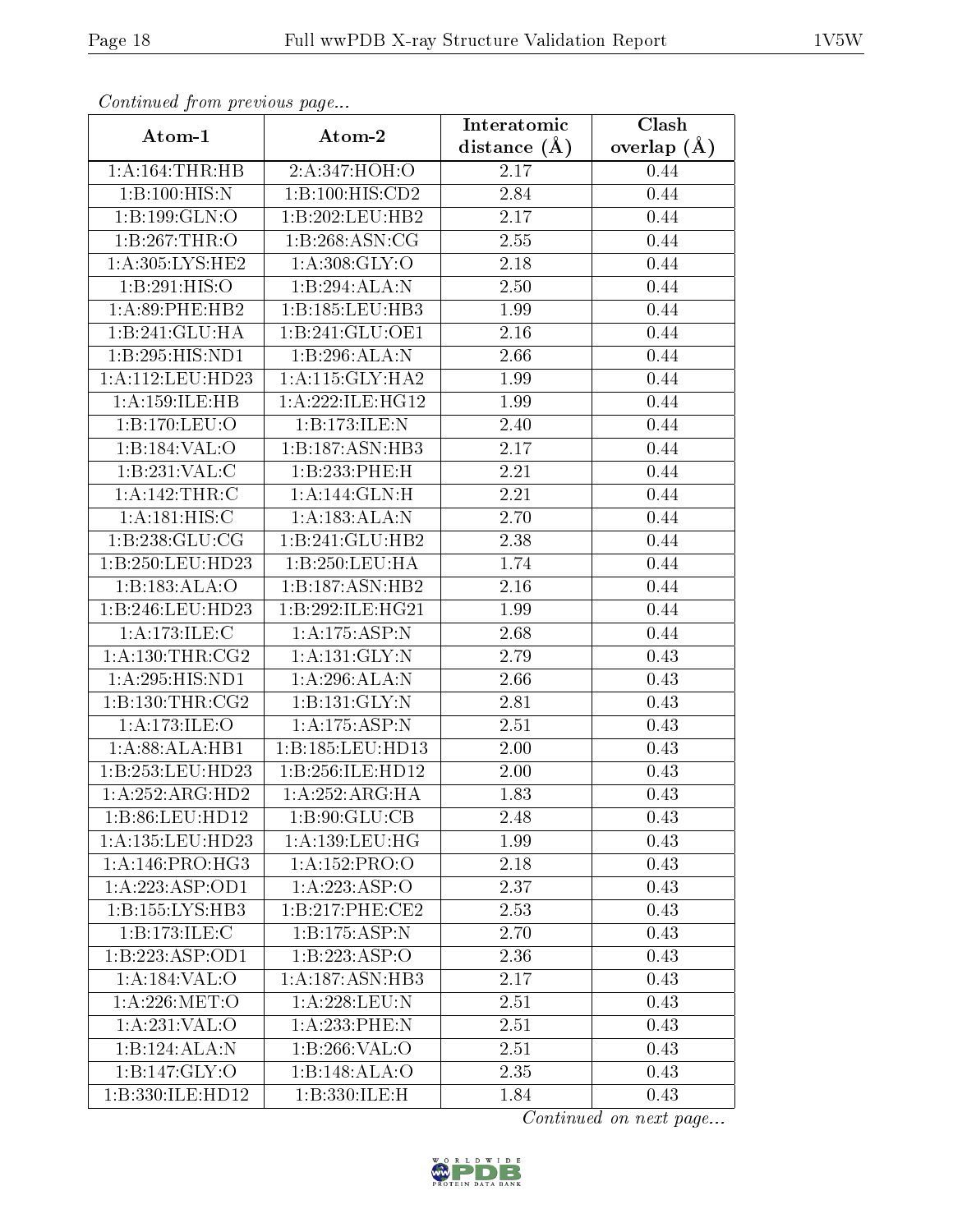| Continued from previous page         |                               | Interatomic       | $\overline{\text{Clash}}$ |
|--------------------------------------|-------------------------------|-------------------|---------------------------|
| Atom-1                               | Atom-2                        | distance $(A)$    | overlap $(A)$             |
| 1:B:163:ASN:HB2                      | 1:B:192:ARG:NH2               | 2.34              | 0.43                      |
| 1:B:182:ASP:O                        | 1:B:182:ASP:OD1               | 2.37              | 0.43                      |
| 1:B:196:SER:HA                       | 1:B:228:LEU:HD22              | 2.01              | 0.43                      |
| 1:A:144:GLN:HA                       | 2:A:341:HOH:O                 | 2.19              | 0.43                      |
| 1:B:233:PHE:HA                       | 2:B:347:HOH:O                 | $2.17\,$          | 0.43                      |
| 1: A:200:MET:HG2                     | $1: A:249:MET:H\overline{G3}$ | 2.01              | 0.43                      |
| 1: A:250:LEU:HD23                    | 1:A:250:LEU:HA                | 1.75              | 0.43                      |
| 1: A:116: ILE: CG2                   | 1:A:263:ALA:HB1               | 2.48              | 0.43                      |
| 1:B:252:ARG:HD2                      | 1:B:252:ARG:HA                | 1.87              | 0.43                      |
| 1: A:196: SER: HA                    | 1:A:228:LEU:HD22              | 2.01              | 0.43                      |
| 1:B:116:ILE:CG2                      | 1:B:263:ALA:HB1               | 2.48              | 0.43                      |
| 1:B:123:GLU:HA                       | 1:B:266:VAL:O                 | 2.19              | 0.43                      |
| 1:B:83:PRO:C                         | 1:B:85:PHE:H                  | 2.22              | 0.43                      |
| 1:B:135:LEU:HA                       | 1: B: 138: THR: OG1           | 2.19              | 0.42                      |
| 1:B:293:LEU:O                        | 1:B:300:ARG:NH1               | 2.52              | 0.42                      |
| 1: A:200:MET:O                       | 1: A:201: GLU: C              | 2.57              | 0.42                      |
| 1:B:226:MET:HG3                      | 1:B:293:LEU:HD12              | 2.01              | 0.42                      |
| 1:A:112:LEU:N                        | 1: A: 112: LEU: CD1           | 2.82              | 0.42                      |
| 1:A:253:LEU:HD23                     | 1:A:256:ILE:HD12              | 2.00              | 0.42                      |
| 1:A:292:ILE:O                        | 1:A:296:ALA:HB2               | 2.19              | 0.42                      |
| 1:A:293:LEU:O                        | 1: A:300:ARG:NH1              | 2.52              | 0.42                      |
| 1:B:176:ARG:NH2                      | 1:B:177:PHE:CE1               | 2.84              | 0.42                      |
| 1:B:221:ILE:HG23                     | 1:B:221:ILE:O                 | 2.19              | 0.42                      |
| 1: A: 163: ASN: HB2                  | 1:A:192:ARG:NH2               | $\overline{2}.34$ | 0.42                      |
| 1:B:205:TYR:CD2                      | 1:B:205:TYR:O                 | 2.72              | 0.42                      |
| 1:B:305:LYS:HE2                      | 1: B: 308: GLY:O              | <b>2.19</b>       | 0.42                      |
| 1:B:138:THR:HG21                     | 1:B:335:ILE:H                 | 1.83              | 0.42                      |
| 1: A:221: ILE: HG23                  | 1:A:221:ILE:O                 | 2.20              | 0.42                      |
| 1: B: 119: MET: CB                   | 1:B:258:GLU:HA                | 2.49              | 0.42                      |
| 1:A:291:HIS:O                        | 1:A:294:ALA:N                 | 2.52              | 0.42                      |
| 1: A:86: LEU:HD12                    | 1: A:90: GLU:CB               | 2.50              | 0.42                      |
| 1:B:112:LEU:N                        | 1:B:112:LEU:CD1               | 2.83              | 0.42                      |
| 1:B:181:HIS:C                        | 1:B:183:ALA:N                 | 2.73              | 0.42                      |
| 1:B:200:MET:O                        | 1:B:201:GLU:C                 | 2.56              | 0.42                      |
| 1:B:305:LYS:HE3                      | 1: B: 311: ARG: CG            | 2.48              | 0.42                      |
| 1:B:112:LEU:HD23                     | 1:B:115:GLY:HA2               | 2.01              | 0.42                      |
| 1:B:233:PHE:HD2                      | 1:B:233:PHE:C                 | 2.18              | 0.42                      |
| $1:B:138: \overline{\text{THR}:CG2}$ | 1:B:335:ILE:H                 | 2.32              | 0.42                      |
| 1: A:231:VAL: C                      | 1:A:233:PHE:H                 | 2.23              | 0.41                      |
| 1:B:199:GLN:OE1                      | 1:B:225:ILE:HG13              | 2.20              | 0.41                      |
| 1:B:183:ALA:O                        | 1:B:186:ASP:N                 | 2.53              | 0.41                      |

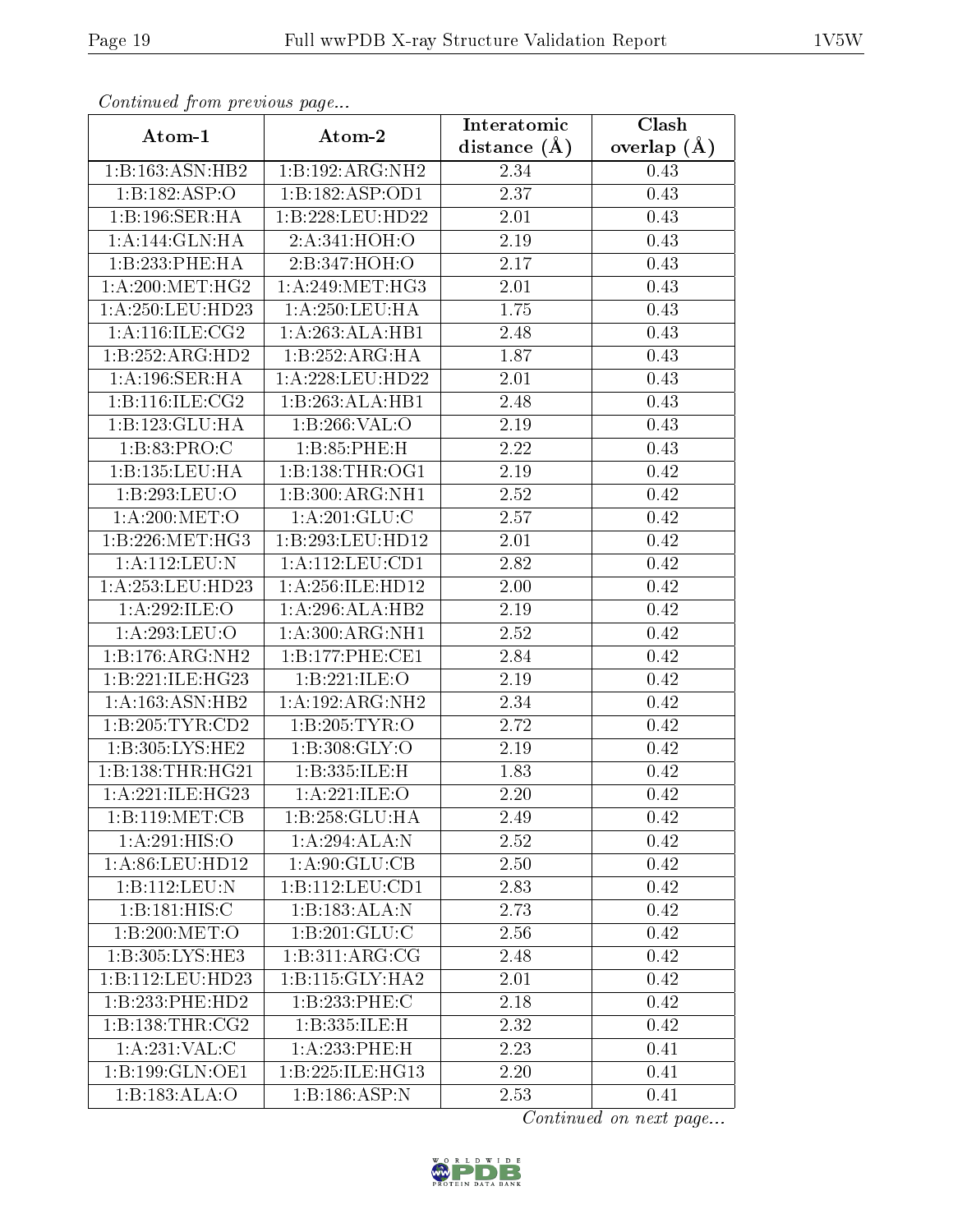| Commuca from previous page             |                            | Interatomic    | Clash         |
|----------------------------------------|----------------------------|----------------|---------------|
| Atom-1                                 | Atom-2                     | distance $(A)$ | overlap $(A)$ |
| 1:A:238:GLU:OE1                        | 1: A: 238: GLU: HA         | 2.20           | 0.41          |
| 1:B:223:ASP:HA                         | 1:B:224:SER:HA             | 1.56           | 0.41          |
| 1:B:123:GLU:OE1                        | 1:B:293:LEU:HD13           | 2.20           | 0.41          |
| 1:B:107:GLU:OE2                        | 1:B:326:ALA:HA             | 2.20           | 0.41          |
| 1:A:238:GLU:C                          | 1: A:240:ALA:N             | 2.73           | 0.41          |
| 1:B:146:PRO:HG3                        | 1:B:152:PRO:O              | 2.20           | 0.41          |
| 1:B:229:PHE:C                          | 1:B:231:VAL:N              | 2.73           | 0.41          |
| 1: B: 238: GLU: C                      | 1:B:240:ALA:N              | 2.74           | 0.41          |
| 1:A:199:GLN:O                          | 1:A:202:LEU:HB2            | 2.20           | 0.41          |
| 1:A:231:VAL:HG12                       | 1: A: 232: ASP:OD1         | 2.20           | 0.41          |
| 1:B:205:TYR:CD2                        | 1:B:205:TYR:C              | 2.93           | 0.41          |
| $1:B:30\overline{4:ARG:CG}$            | 1:B:312:ILE:HB             | 2.45           | 0.41          |
| 1:A:117:GLU:CG                         | 1:A:118:SER:N              | 2.83           | 0.41          |
| 1:B:167:PRO:O                          | 1:B:170:LEU:HB2            | 2.21           | 0.41          |
| 1:B:183:ALA:O                          | 1:B:187:ASN:N              | 2.54           | 0.41          |
| 1:B:211:HIS:HA                         | 1:B:260:TYR:HE2            | 1.86           | 0.41          |
| 1:A:247:ALA:CA                         | 1:A:292:ILE:HD11           | 2.50           | 0.41          |
| 1:B:192:ARG:HG2                        | 1:B:192:ARG:NH1            | 2.36           | 0.41          |
| 1: A: 135: LEU: HA                     | 1: A: 138: THR: OG1        | 2.21           | 0.41          |
| 1:B:207:ALA:O                          | 1:B:208:ALA:C              | 2.59           | 0.41          |
| 1:A:127:GLU:N                          | 1: A: 130: THR: HG1        | 2.18           | 0.41          |
| 1: A: 138: THR: CG2                    | 1:A:335:ILE:H              | 2.33           | 0.41          |
| 1:A:181:HIS:O                          | 1:A:182:ASP:C              | 2.59           | 0.41          |
| 1: A:234: SER: HB2                     | 1:A:238:GLU:HB2            | 1.98           | 0.41          |
| 1:B:165:PHE:HD1                        | 1:B:190:TYR:CE1            | 2.37           | 0.41          |
| 1:A:183:ALA:O                          | 1: A: 187: ASN: N          | 2.54           | 0.40          |
| 1:A:197:GLU:O                          | 1:A:201:GLU:HG2            | 2.22           | 0.40          |
| 1: A:123: GLU:OE1                      | 1:A:293:LEU:HD13           | 2.20           | 0.40          |
| $1:B:169:A\overline{RG:H}\overline{A}$ | 1:B:169:ARG:HD3            | 1.71           | 0.40          |
| 1:B:199:GLN:HB2                        | 1:B:199:GLN:HE21           | 1.68           | 0.40          |
| 1:B:292:ILE:O                          | 1:B:296:ALA:HB2            | 2.21           | 0.40          |
| 1:A:112:LEU:HD23                       | 1:A:115:GLY:C              | 2.41           | 0.40          |
| 1: A:219:LEU:HD23                      | 1: A:219:LEU: C            | 2.41           | 0.40          |
| 1: A:211: HIS: HA                      | 1: A:260:TYR:HE2           | 1.86           | 0.40          |
| 1:A:205:TYR:C                          | 1: A:205:TYR:CD2           | 2.95           | 0.40          |
| 1: A:216: ILE: CG1                     | 1:A:217:PHE:N              | 2.84           | 0.40          |
| 1: A:320: GLU:O                        | 1:A:322:PRO:HD3            | 2.21           | 0.40          |
| 1:B:173:ILE:O                          | $1:B:175:\overline{ASP:N}$ | 2.54           | 0.40          |
| 1: A: 132: LYS: HB2                    | 1: A:267:THR:CG2           | 2.51           | 0.40          |
| 1:B:132:LYS:HB2                        | 1:B:267:THR:CG2            | 2.52           | 0.40          |
| 1:B:313:ALA:HB2                        | 1:B:328:PHE:CE2            | 2.54           | 0.40          |

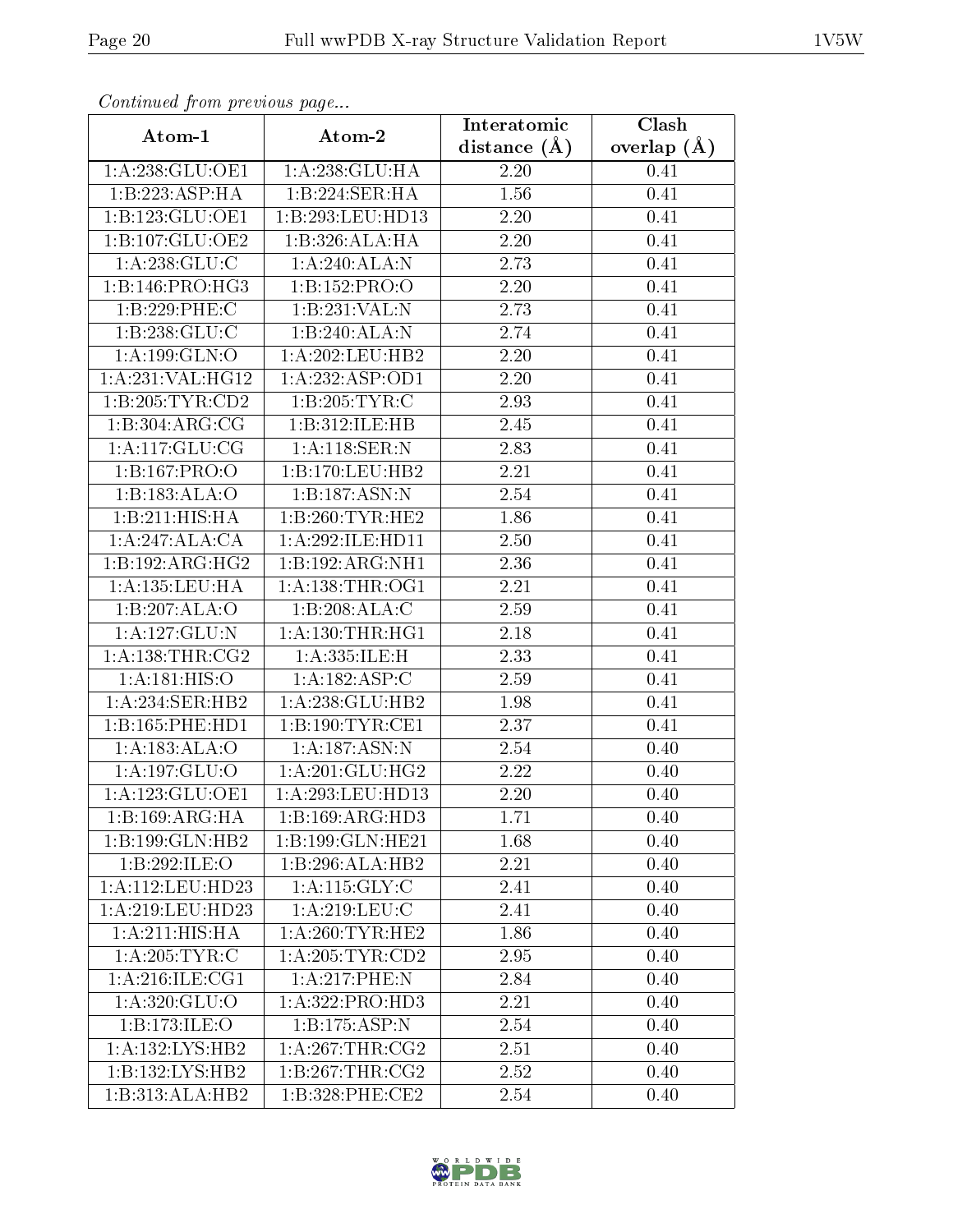There are no symmetry-related clashes.

### 5.3 Torsion angles (i)

#### 5.3.1 Protein backbone (i)

In the following table, the Percentiles column shows the percent Ramachandran outliers of the chain as a percentile score with respect to all X-ray entries followed by that with respect to entries of similar resolution.

The Analysed column shows the number of residues for which the backbone conformation was analysed, and the total number of residues.

|     | $Mol$   Chain | Analysed                                            | Favoured   Allowed   Outliers |           | Percentiles              |
|-----|---------------|-----------------------------------------------------|-------------------------------|-----------|--------------------------|
|     |               | $235/343(68\%)$   184 (78\%)   37 (16\%)   14 (6\%) |                               |           | $\boxed{1}$ $\boxed{12}$ |
|     |               | $235/343$ (68\%)   185 (79\%)   36 (15\%)           |                               | $14(6\%)$ | $\boxed{1}$ $\boxed{12}$ |
| All | All           | $470/686$ (68\%)   369 (78\%)   73 (16\%)           |                               | $28(6\%)$ | $\sqrt{12}$              |

All (28) Ramachandran outliers are listed below:

| Mol            | Chain                               | Res | Type                               |
|----------------|-------------------------------------|-----|------------------------------------|
| $\mathbf 1$    | $\overline{A}$                      | 148 | $\mathrm{AL}\overline{\mathrm{A}}$ |
| $\overline{1}$ | $\overline{A}$                      | 163 | <b>ASN</b>                         |
| $\mathbf{1}$   | $\overline{A}$                      | 227 | $\overline{\rm ALA}$               |
| $\mathbf{1}$   | $\overline{A}$                      | 292 | <b>ILE</b>                         |
| $\overline{1}$ | $\overline{A}$                      | 308 | $\overline{\text{GLY}}$            |
| $\overline{1}$ | $\overline{\text{B}}$               | 148 | <b>ALA</b>                         |
| $\mathbf{1}$   | $\overline{\mathrm{B}}$             | 227 | $\overline{\rm ALA}$               |
| $\mathbf{1}$   | $\overline{\mathrm{B}}$             | 292 | ILE                                |
| $\mathbf{1}$   | $\overline{\mathrm{B}}$             | 308 | <b>GLY</b>                         |
| $\overline{1}$ | $\overline{A}$                      | 142 | <b>THR</b>                         |
| $\overline{1}$ | $\frac{\overline{A}}{\overline{A}}$ | 182 | <b>ASP</b>                         |
| $\overline{1}$ |                                     | 212 | $\overline{\mathrm{GLU}}$          |
| $\mathbf{1}$   | $\overline{A}$                      | 232 | $\overline{\text{ASP}}$            |
| $\mathbf{1}$   | $\overline{A}$                      | 250 | <b>LEU</b>                         |
| $\overline{1}$ | $\overline{\mathbf{B}}$             | 163 | <b>ASN</b>                         |
| $\mathbf{1}$   | $\overline{\mathrm{B}}$             | 182 | <b>ASP</b>                         |
| $\overline{1}$ | $\overline{\mathrm{B}}$             | 232 | $\overline{\rm ASP}$               |
| $\overline{1}$ | $\overline{\mathrm{B}}$             | 250 | LEU                                |
| $\overline{1}$ | $\overline{\mathrm{B}}$             | 142 | THR                                |
| $\mathbf{1}$   | $\overline{B}$                      | 212 | GLU                                |
| $\overline{1}$ | $\overline{\rm A}$                  | 231 | <b>VAL</b>                         |
| $\overline{1}$ | $\overline{\mathrm{B}}$             | 143 | $\overline{\text{ALA}}$            |

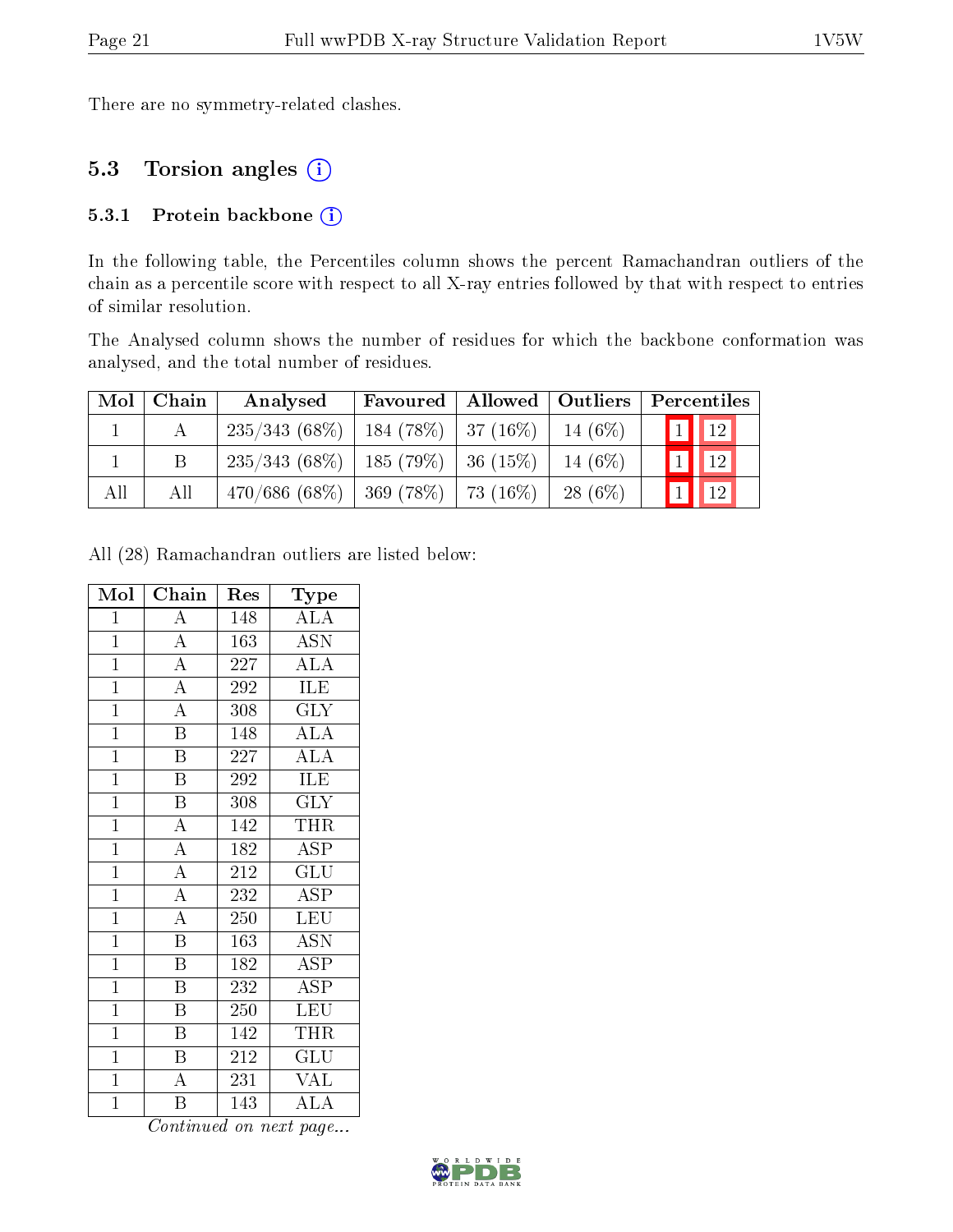Continued from previous page...

| Mol | Chain | Res | <b>Type</b> |
|-----|-------|-----|-------------|
|     |       | 231 | VAL         |
|     |       | 261 | <b>ASN</b>  |
|     |       | 261 | <b>ASN</b>  |
|     |       | 143 | ALA         |
|     |       | 152 | <b>PRO</b>  |
|     |       | 152 | PRO         |

#### 5.3.2 Protein sidechains (i)

In the following table, the Percentiles column shows the percent sidechain outliers of the chain as a percentile score with respect to all X-ray entries followed by that with respect to entries of similar resolution.

The Analysed column shows the number of residues for which the sidechain conformation was analysed, and the total number of residues.

| Mol | Chain | Analysed        | Rotameric   Outliers |         | Percentiles                    |
|-----|-------|-----------------|----------------------|---------|--------------------------------|
|     |       | 195/282(69%)    | 165(85%)             | 30(15%) | $\vert 2 \vert \vert 13 \vert$ |
|     |       | 195/282(69%)    | 165(85%)             | 30(15%) | $\boxed{13}$                   |
| All | All   | $390/564(69\%)$ | 330 (85%)            | 60(15%) | 13                             |

All (60) residues with a non-rotameric sidechain are listed below:

| Mol            | Chain              | $\operatorname{Res}% \left( \mathcal{N}\right) \equiv\operatorname{Res}(\mathcal{N}_{0})\cap\mathcal{N}_{1}$ | Type       |
|----------------|--------------------|--------------------------------------------------------------------------------------------------------------|------------|
| $\mathbf{1}$   | A                  | 85                                                                                                           | PHE        |
| $\mathbf{1}$   | $\overline{A}$     | 87                                                                                                           | THR        |
| $\mathbf{1}$   | $\overline{A}$     | 108                                                                                                          | PHE        |
| $\mathbf{1}$   | $\overline{A}$     | 112                                                                                                          | LEU        |
| $\overline{1}$ | $\overline{\rm A}$ | 125                                                                                                          | PHE        |
| $\mathbf 1$    | $\overline{A}$     | 138                                                                                                          | THR        |
| $\mathbf{1}$   | $\bf{A}$           | 145                                                                                                          | LEU        |
| $\mathbf{1}$   | $\overline{\rm A}$ | 167                                                                                                          | PRO        |
| $\mathbf{1}$   | $\overline{\rm A}$ | 168                                                                                                          | <b>ASP</b> |
| $\overline{1}$ | $\overline{\rm A}$ | 169                                                                                                          | $\rm{ARG}$ |
| $\mathbf{1}$   | $\overline{\rm A}$ | 186                                                                                                          | <b>ASP</b> |
| $\mathbf{1}$   | $\overline{A}$     | 187                                                                                                          | <b>ASN</b> |
| $\overline{1}$ | $\overline{A}$     | 189                                                                                                          | LEU        |
| $\mathbf{1}$   | $\overline{A}$     | 203                                                                                                          | LEU        |
| $\overline{1}$ | $\overline{\rm A}$ | 205                                                                                                          | <b>TYR</b> |
| $\mathbf 1$    | $\overline{\rm A}$ | 216                                                                                                          | ILE        |
| $\overline{1}$ | $\overline{\rm A}$ | 220                                                                                                          | LEU        |

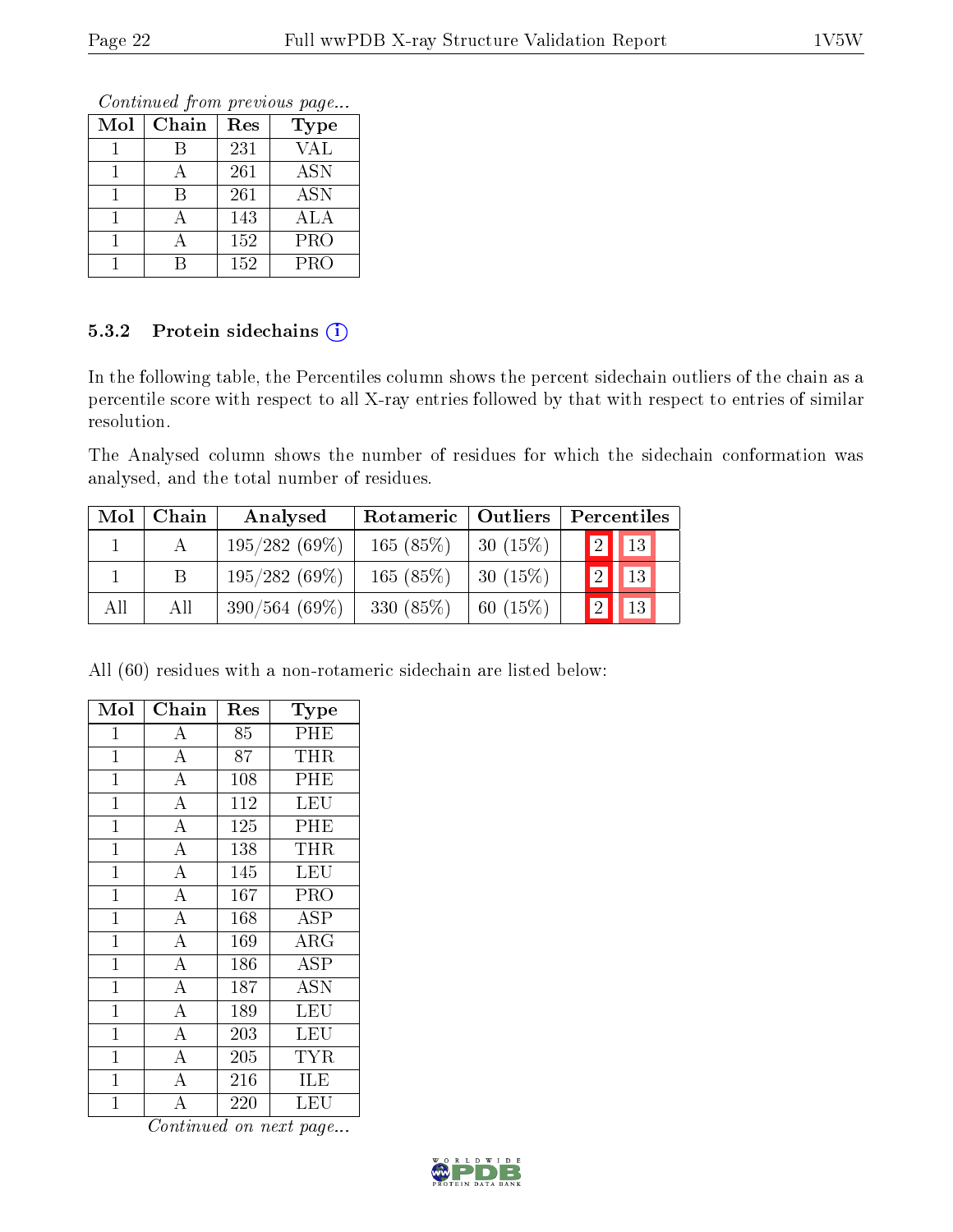| $\overline{\text{Mol}}$ | $\boldsymbol{\omega}$<br>Chain | Res              | $\overline{\phantom{a}}$<br>Type |
|-------------------------|--------------------------------|------------------|----------------------------------|
| $\overline{1}$          | $\overline{A}$                 | 223              | <b>ASP</b>                       |
| $\overline{1}$          | $\overline{\rm A}$             | 232              | $\overline{\text{ASP}}$          |
| $\mathbf{1}$            | $\overline{A}$                 | 233              | $\overline{\rm PHE}$             |
| $\mathbf 1$             | $\overline{A}$                 | 241              | $\overline{\text{GLU}}$          |
| $\mathbf{1}$            | $\overline{A}$                 | 249              | $\overline{\text{MET}}$          |
| $\mathbf 1$             | $\overline{A}$                 | 252              | $\rm{ARG}$                       |
| $\mathbf{1}$            | $\overline{A}$                 | 253              | <b>LEU</b>                       |
| $\mathbf{1}$            | $\overline{A}$                 | 262              | $\overline{\text{VAL}}$          |
| $\mathbf{1}$            | $\frac{\overline{A}}{A}$       | 269              | $\overline{\text{GLN}}$          |
| $\mathbf{1}$            |                                | 270              | $\overline{\text{MET}}$          |
| $\mathbf{1}$            | $\overline{A}$                 | 293              | LEU                              |
| $\mathbf{1}$            | $\overline{A}$                 | 295              | $\overline{\mathrm{HIS}}$        |
| $\mathbf{1}$            | $\overline{A}$                 | 330              | ILE                              |
| $\mathbf{1}$            | $\boldsymbol{\mathrm{B}}$      | 85               | PHE                              |
| $\mathbf{1}$            | $\overline{\mathrm{B}}$        | 87               | <b>THR</b>                       |
| $\mathbf{1}$            | B                              | 108              | PHE                              |
| $\overline{1}$          | $\overline{\mathrm{B}}$        | $\overline{112}$ | LEU                              |
| $\mathbf{1}$            | $\overline{\mathrm{B}}$        | 125              | PHE                              |
| $\mathbf{1}$            | $\overline{\mathrm{B}}$        | 138              | <b>THR</b>                       |
| $\mathbf{1}$            | $\bar{\text{B}}$               | 145              | LEU                              |
| $\mathbf{1}$            | B                              | 167              | PRO                              |
| $\overline{1}$          | $\overline{\mathrm{B}}$        | 168              | $\overline{\text{ASP}}$          |
| $\mathbf 1$             | B                              | 169              | $\rm{ARG}$                       |
| $\mathbf 1$             | $\overline{\mathrm{B}}$        | 186              | $\overline{\rm ASP}$             |
| $\mathbf{1}$            | $\overline{\mathrm{B}}$        | 187              | $\overline{ASN}$                 |
| $\mathbf{1}$            | $\overline{\mathrm{B}}$        | 189              | <b>LEU</b>                       |
| $\mathbf{1}$            | $\overline{\mathrm{B}}$        | 203              | LEU                              |
| $\mathbf{1}$            | $\overline{\mathrm{B}}$        | 205              | <b>TYR</b>                       |
| $\mathbf 1$             | $\overline{\mathrm{B}}$        | 216              | $\overline{\rm ILE}$             |
| $\mathbf 1$             | Β                              | 220              | LEU                              |
| $\mathbf{1}$            | Β                              | 223              | $\overline{\text{ASP}}$          |
| $\mathbf{1}$            | $\overline{\mathrm{B}}$        | 232              | $\overline{\text{ASP}}$          |
| $\mathbf 1$             | Β                              | 233              | PHE                              |
| $\mathbf 1$             | $\overline{\mathrm{B}}$        | 241              | $\overline{\text{GLU}}$          |
| $\mathbf{1}$            | Β                              | 249              | $ME\overline{T}$                 |
| $\overline{1}$          | $\overline{\mathrm{B}}$        | 252              | $\overline{\rm{ARG}}$            |
| $\mathbf 1$             | Β                              | 253              | LEU                              |
| $\mathbf{1}$            | $\overline{\rm B}$             | 262              | $\overline{\text{VAL}}$          |
| $\mathbf 1$             | $\overline{\mathrm{B}}$        | 269              | $\overline{\text{GLN}}$          |
| $\mathbf{1}$            | B                              | 270              | MET                              |
| $\mathbf{1}$            | $\rm \overline{B}$             | 293              | $\overline{\text{LEU}}$          |
| $\mathbf{1}$            | $\overline{B}$                 | 295              | $\overline{\mathrm{HIS}}$        |

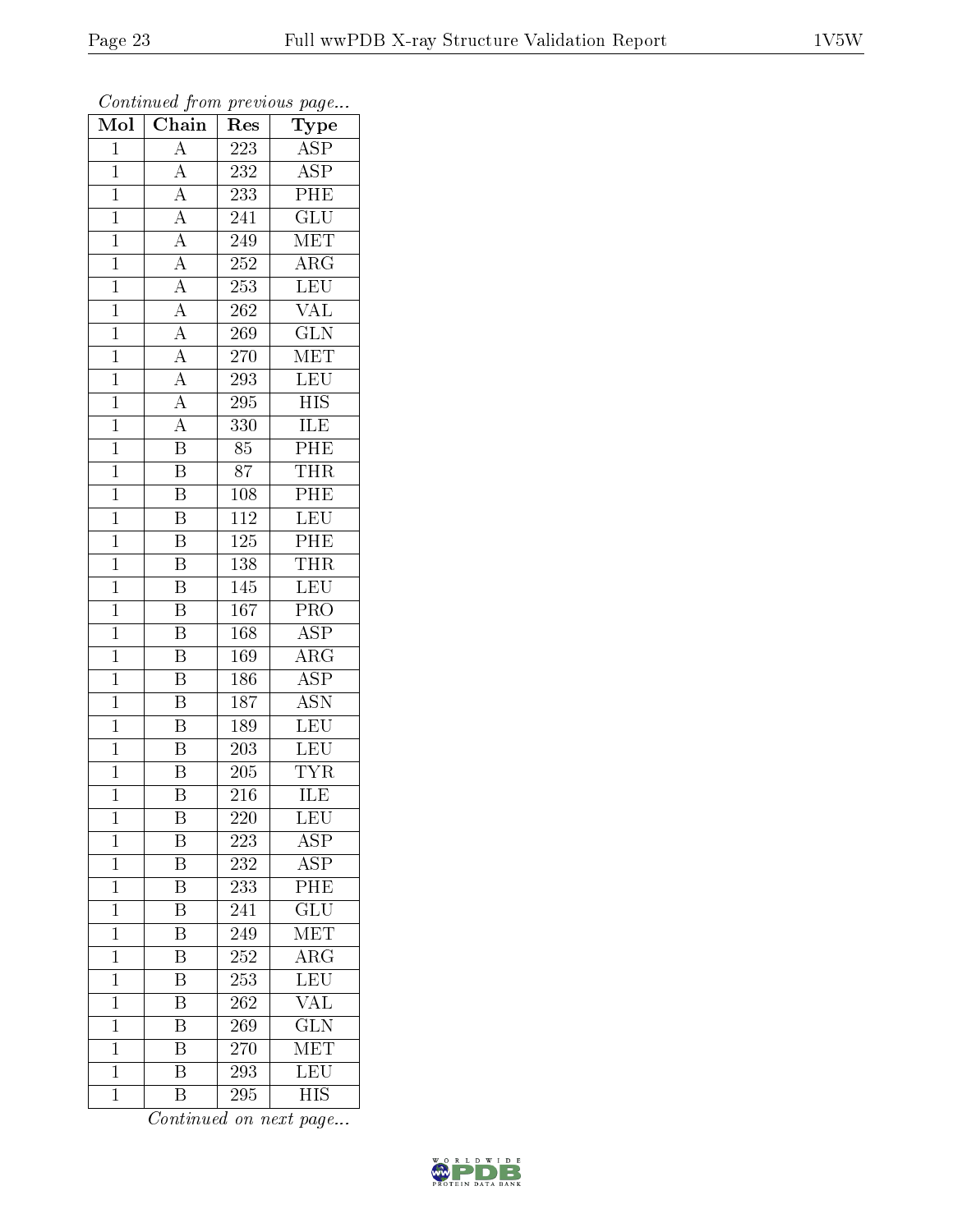Continued from previous page...

| Mol | Chain | $\perp$ Res | type |
|-----|-------|-------------|------|
|     |       |             |      |

Some sidechains can be flipped to improve hydrogen bonding and reduce clashes. All (5) such sidechains are listed below:

| $\operatorname{Mol}$ | Chain | Res | Type       |
|----------------------|-------|-----|------------|
|                      |       | 198 | <b>HIS</b> |
|                      |       | 291 | <b>HIS</b> |
|                      |       | 198 | <b>HIS</b> |
|                      |       | 254 | GL N       |
|                      |       | 291 | HIS        |

#### 5.3.3 RNA (i)

There are no RNA molecules in this entry.

## 5.4 Non-standard residues in protein, DNA, RNA chains (i)

There are no non-standard protein/DNA/RNA residues in this entry.

#### 5.5 Carbohydrates (i)

There are no carbohydrates in this entry.

## 5.6 Ligand geometry  $(i)$

There are no ligands in this entry.

#### 5.7 [O](https://www.wwpdb.org/validation/2017/XrayValidationReportHelp#nonstandard_residues_and_ligands)ther polymers  $(i)$

There are no such residues in this entry.

## 5.8 Polymer linkage issues  $(i)$

There are no chain breaks in this entry.

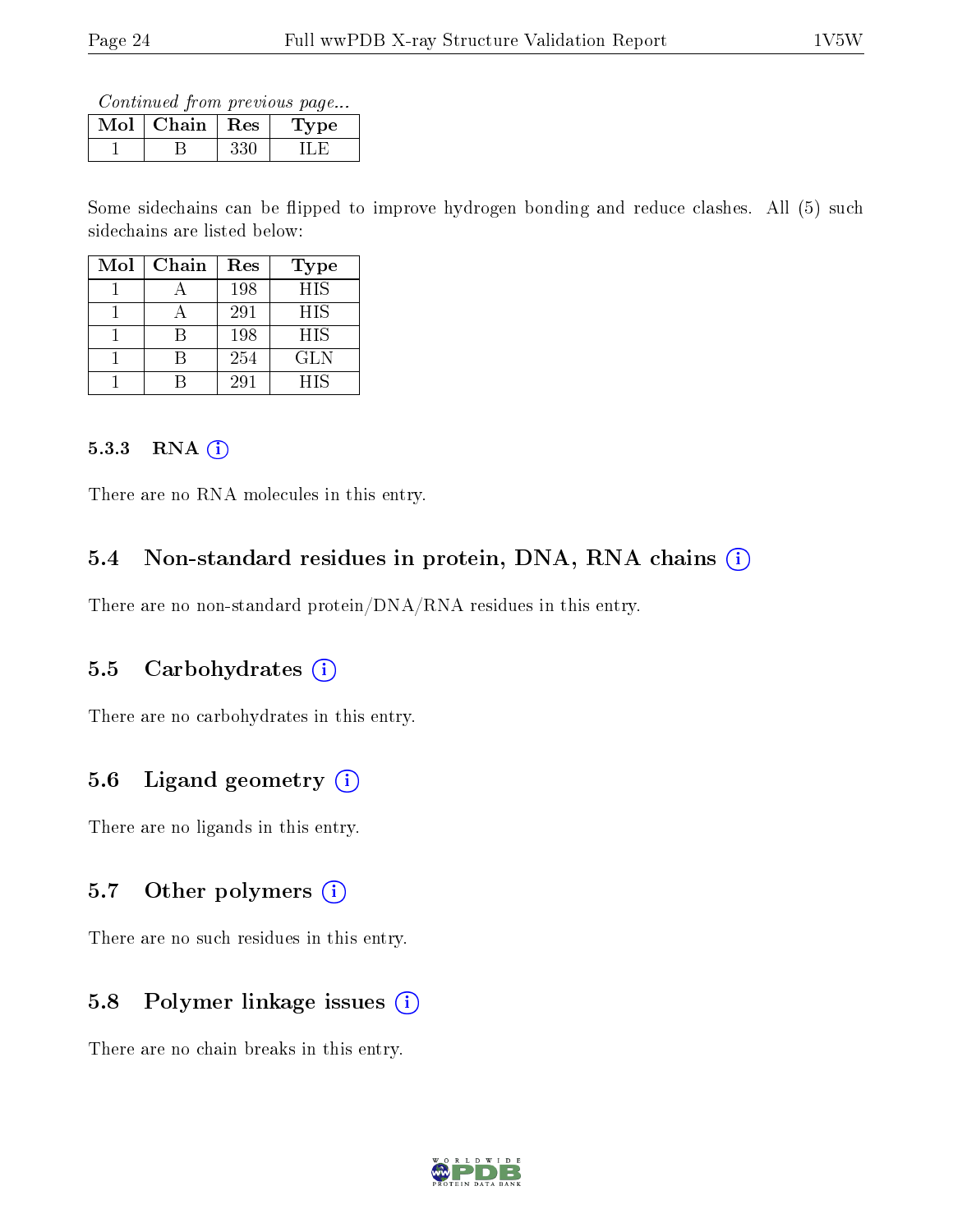# 6 Fit of model and data  $(i)$

## 6.1 Protein, DNA and RNA chains  $(i)$

In the following table, the column labelled  $#RSRZ> 2'$  contains the number (and percentage) of RSRZ outliers, followed by percent RSRZ outliers for the chain as percentile scores relative to all X-ray entries and entries of similar resolution. The OWAB column contains the minimum, median,  $95<sup>th</sup>$  percentile and maximum values of the occupancy-weighted average B-factor per residue. The column labelled ' $Q< 0.9$ ' lists the number of (and percentage) of residues with an average occupancy less than 0.9.

| Mol | Chain | Analysed        | ${ <\hspace{-1.5pt}{\mathrm{RSRZ}} \hspace{-1.5pt}>}$ | # $RSRZ>2$                  | $OWAB(A^2)$      | $\rm Q\mathord{<}0.9$ |
|-----|-------|-----------------|-------------------------------------------------------|-----------------------------|------------------|-----------------------|
|     |       | $239/343(69\%)$ | $-0.23$                                               | $6(2\%)$ 57<br>43           | 15, 69, 145, 200 |                       |
|     |       | 239/343(69%)    | $-0.09$                                               | $9(3\%)$<br><b>26</b><br>40 | 25, 76, 165, 200 |                       |
| All | All   | $478/686(69\%)$ | $-0.16$                                               | $15(3\%)$<br> 32 <br>49     | 15, 73, 160, 200 |                       |

All (15) RSRZ outliers are listed below:

| Mol            | ${\rm Chain}$ | Res | <b>Type</b>          | <b>RSRZ</b> |
|----------------|---------------|-----|----------------------|-------------|
| 1              | В             | 327 | THR                  | 5.4         |
| $\mathbf{1}$   | A             | 83  | PRO                  | 4.0         |
| $\mathbf{1}$   | Β             | 325 | GLU                  | 3.6         |
| $\mathbf{1}$   | А             | 84  | <b>GLY</b>           | 3.1         |
| $\mathbf{1}$   | B             | 338 | ALA                  | 3.0         |
| $\mathbf 1$    | А             | 318 | SER                  | 2.8         |
| $\overline{1}$ | A             | 340 | $\operatorname{GLU}$ | 2.5         |
| $\overline{1}$ | Β             | 182 | ASP                  | 2.5         |
| $\mathbf 1$    | В             | 234 | SER                  | 2.4         |
| $\mathbf{1}$   | B             | 306 | <b>GLY</b>           | 2.4         |
| $\mathbf{1}$   | Β             | 129 | ${\rm ARG}$          | 2.3         |
| $\mathbf 1$    | А             | 237 | <b>GLY</b>           | 2.2         |
| $\mathbf{1}$   | А             | 235 | GLY                  | 2.1         |
| $\mathbf 1$    | Β             | 89  | PHE                  | 2.0         |
| 1              | В             | 237 | GLY                  | 2.0         |

## 6.2 Non-standard residues in protein, DNA, RNA chains (i)

There are no non-standard protein/DNA/RNA residues in this entry.

## 6.3 Carbohydrates (i)

There are no carbohydrates in this entry.